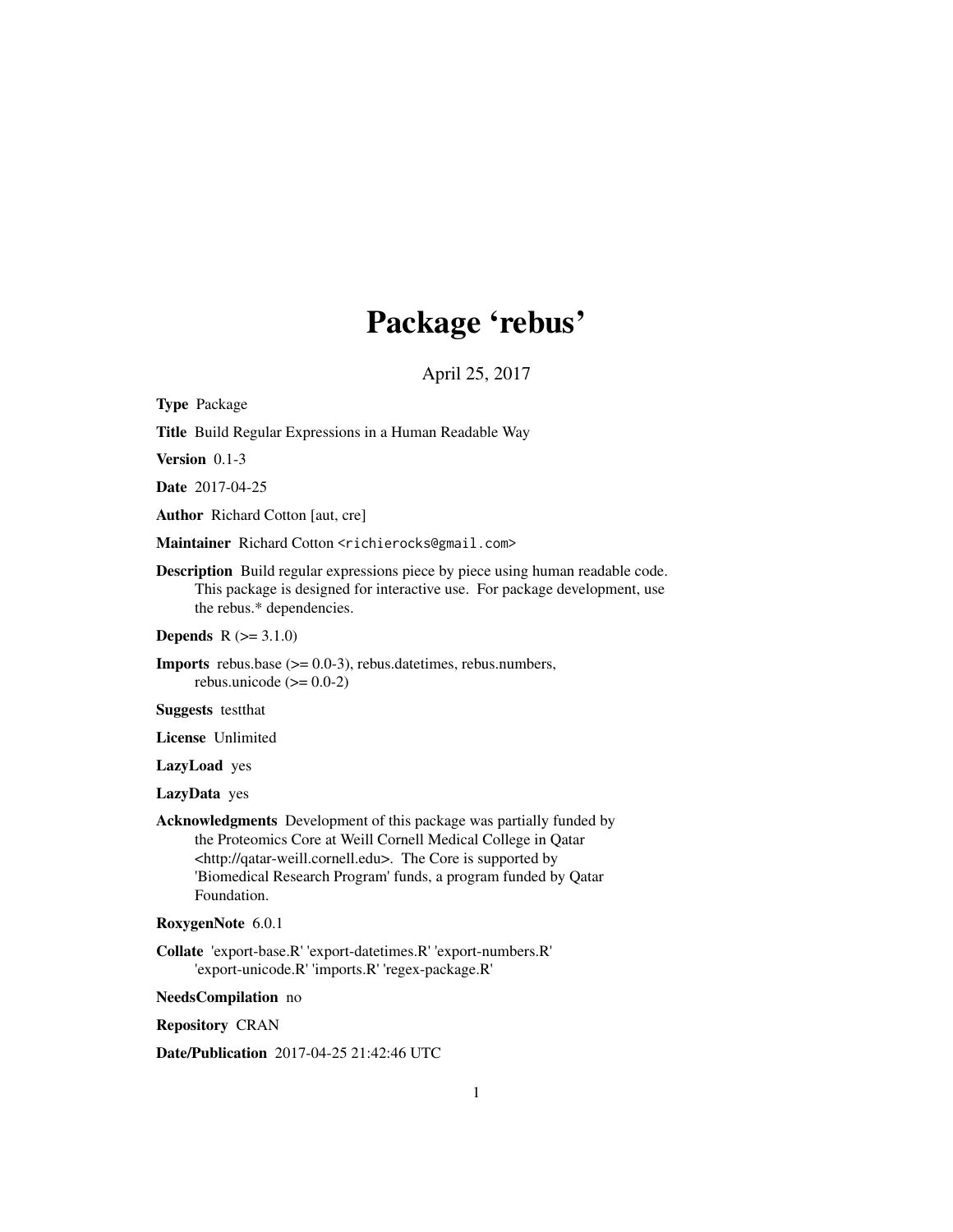# <span id="page-1-0"></span>R topics documented:

|                 | $\overline{2}$ |
|-----------------|----------------|
|                 | 3              |
|                 | 3              |
|                 | 3              |
|                 | 3              |
|                 | 3              |
|                 | $\overline{4}$ |
|                 | $\overline{4}$ |
| <b>DateTime</b> | $\overline{4}$ |
|                 | $\overline{4}$ |
|                 | $\overline{4}$ |
|                 | 5              |
|                 | 5              |
|                 | 5              |
|                 | 5              |
|                 | 5              |
|                 | 6              |
|                 | 6              |
|                 | 6              |
|                 | 6              |
|                 | 8              |
|                 | 8              |
|                 | 8              |
|                 | 8              |
|                 | 9              |
|                 | 9              |
|                 | 9              |
|                 | 9              |
|                 | 9              |
|                 | 10             |
|                 | 10             |
|                 | <b>10</b>      |
|                 | 11             |
|                 |                |

**Index** 

<span id="page-1-1"></span>Anchors

The start or end of a string

# Description

See Anchors.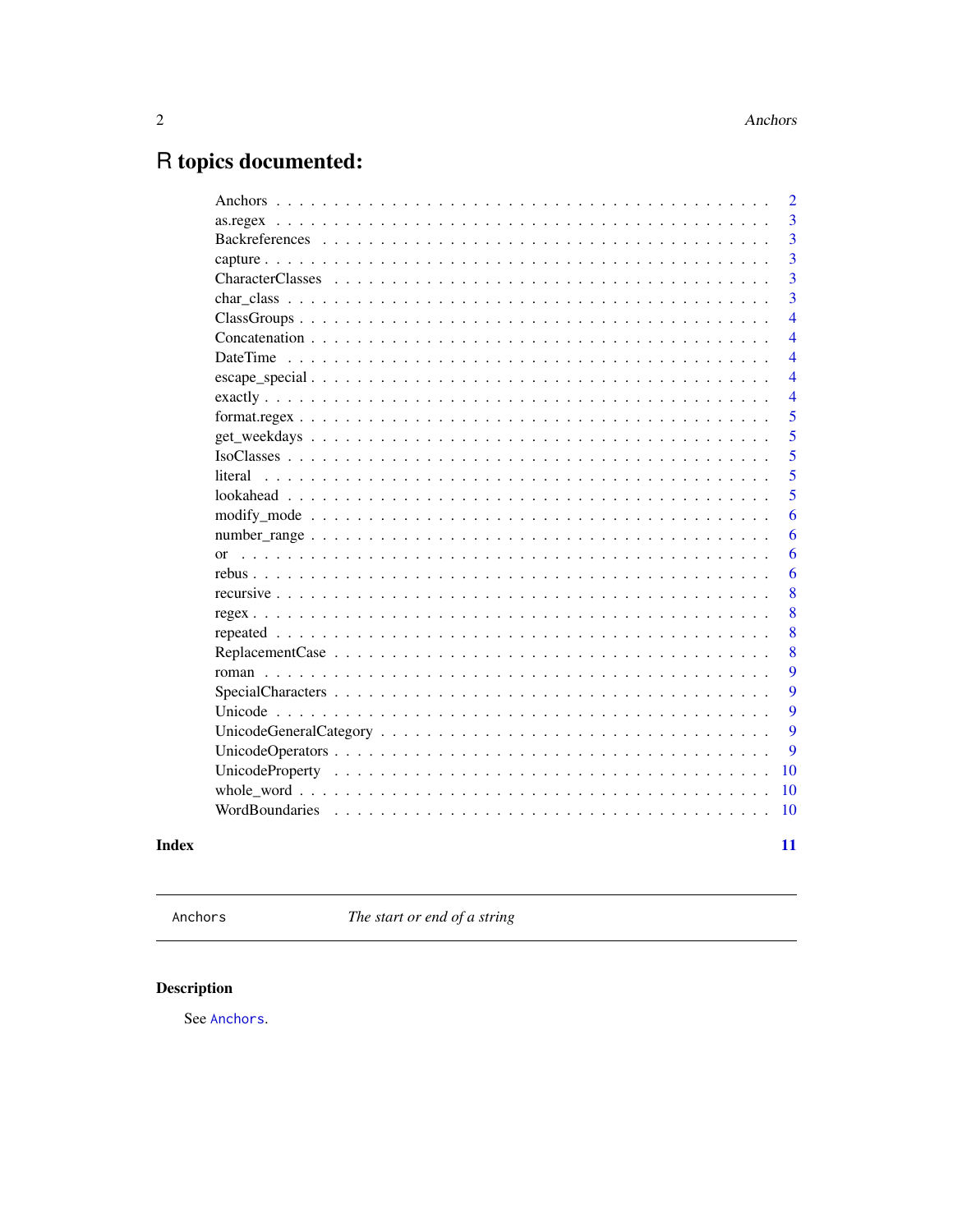<span id="page-2-3"></span><span id="page-2-2"></span><span id="page-2-1"></span><span id="page-2-0"></span>

| as.regex              | Convert or test for regex objects   |
|-----------------------|-------------------------------------|
| Description           |                                     |
| See as.regex.         |                                     |
| Backreferences        | Backreferences                      |
| Description           |                                     |
| See Backreferences.   |                                     |
| capture               | Capture a token, or not             |
| Description           |                                     |
| See capture.          |                                     |
| CharacterClasses      | <b>Class Constants</b>              |
| <b>Description</b>    |                                     |
| See CharacterClasses. |                                     |
| char_class            | A range or char_class of characters |
| <b>Description</b>    |                                     |

<span id="page-2-5"></span><span id="page-2-4"></span>See [char\\_class](#page-2-5).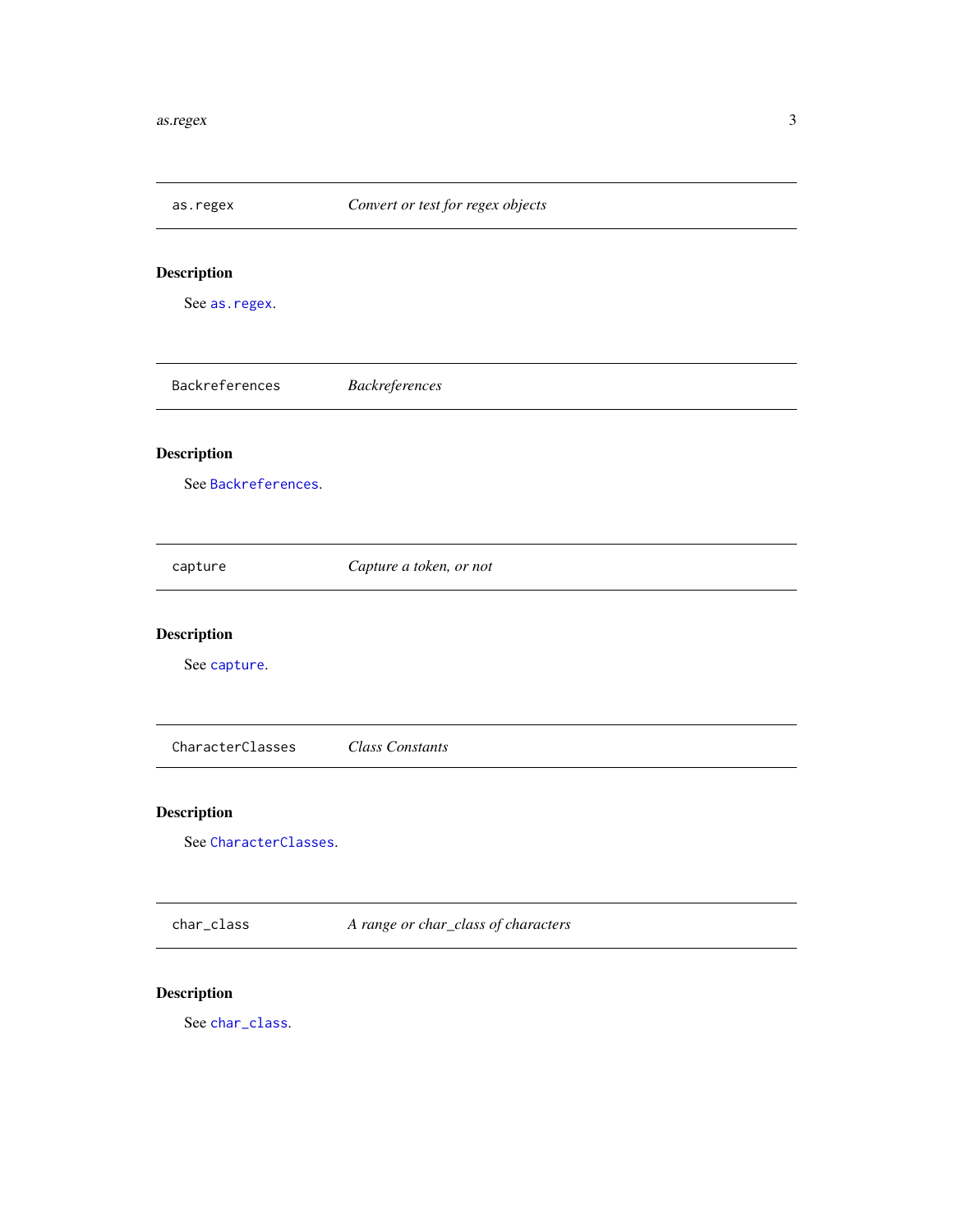<span id="page-3-3"></span><span id="page-3-2"></span><span id="page-3-1"></span><span id="page-3-0"></span>

| ClassGroups         | Character classes         |
|---------------------|---------------------------|
| <b>Description</b>  |                           |
| See ClassGroups.    |                           |
| Concatenation       | Combine strings together  |
| Description         |                           |
| See Concatenation.  |                           |
| DateTime            | Date-time regexes         |
| Description         |                           |
| See DateTime.       |                           |
| escape_special      | Escape special characters |
| Description         |                           |
| See escape_special. |                           |
| exactly             | Make a regex exact        |
|                     |                           |

## <span id="page-3-5"></span><span id="page-3-4"></span>Description

See [exactly](#page-3-5).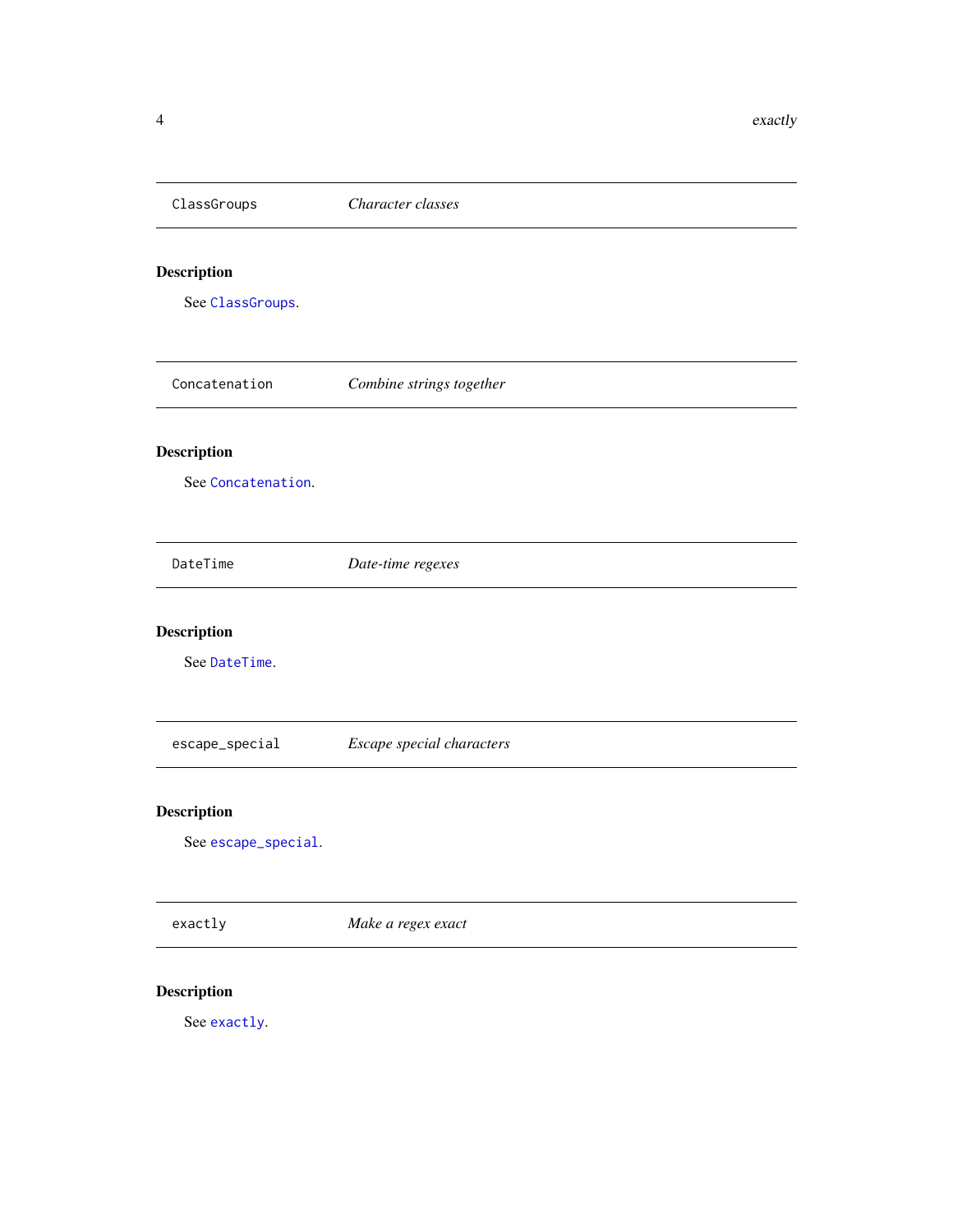<span id="page-4-3"></span><span id="page-4-2"></span><span id="page-4-1"></span><span id="page-4-0"></span>

| format.regex       | Print or format regex objects                  |
|--------------------|------------------------------------------------|
| <b>Description</b> |                                                |
| See format.regex.  |                                                |
| get_weekdays       | Get the days of the week or months of the year |
| Description        |                                                |
| See get_weekdays.  |                                                |
| IsoClasses         | ISO 8601 date-time classes                     |
| <b>Description</b> |                                                |
| See IsoClasses.    |                                                |
| literal            | Treat part of a regular expression literally   |
| <b>Description</b> |                                                |
| See literal.       |                                                |
| lookahead          | Lookaround                                     |
| <b>Description</b> |                                                |

<span id="page-4-5"></span><span id="page-4-4"></span>See [lookahead](#page-4-5).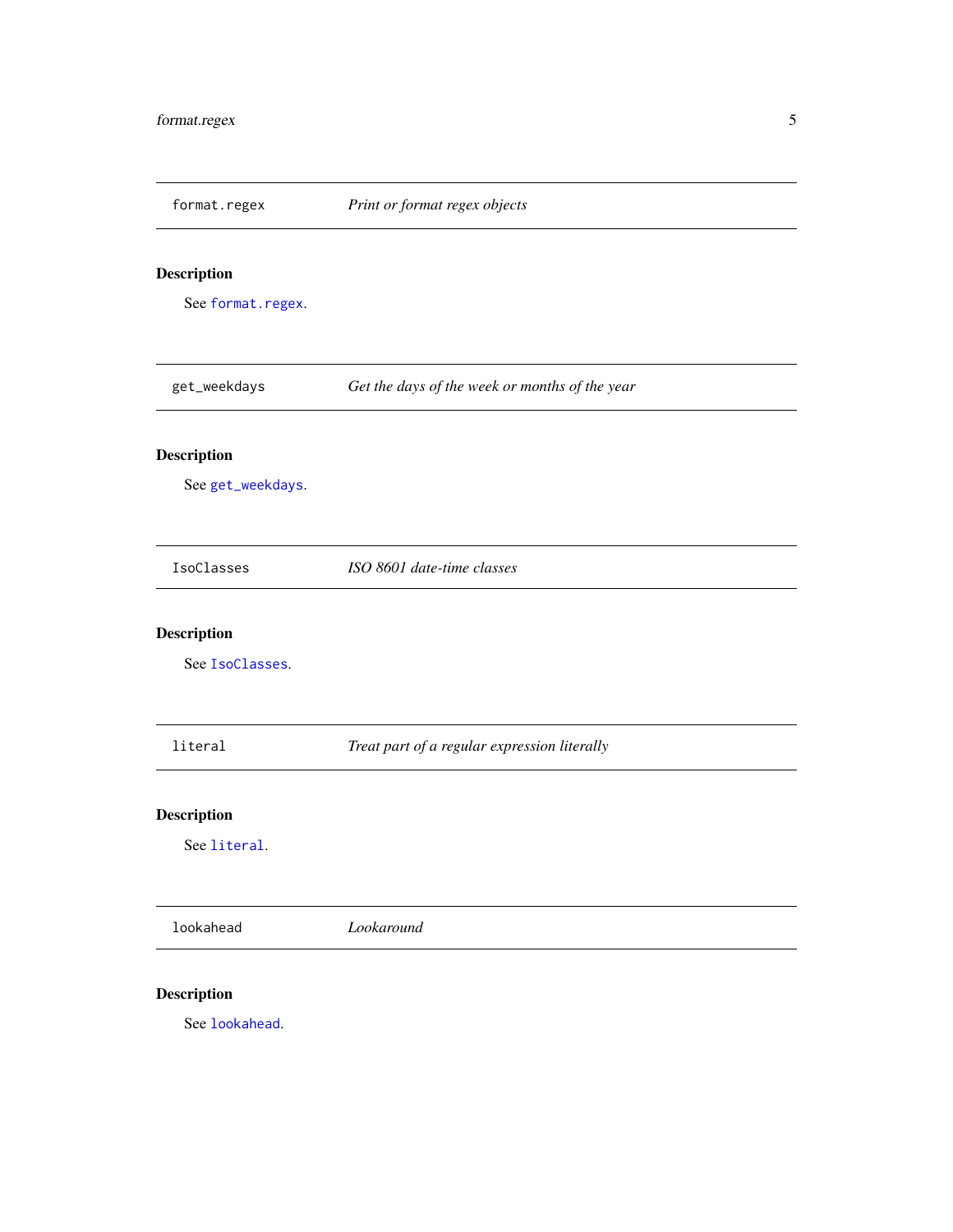<span id="page-5-2"></span><span id="page-5-1"></span><span id="page-5-0"></span>modify\_mode *Apply mode modifiers* Description See [modify\\_mode](#page-5-1). number\_range *Generate a regular expression for a number range* Description See [number\\_range](#page-5-2). or *Alternation* Description See [or](#page-5-3). rebus *rebus: Regular Expression Builder, Um, Something*

#### <span id="page-5-3"></span>Description

Build regular expressions in a human readable way.

#### Details

Regular expressions are a very powerful tool, but the syntax is terse enough to be difficult to read. This makes bugs easy to introduce, and hard to find. This package contains functions to make building regular expressions easier.

#### Author(s)

Richard Cotton <richierocks@gmail.com>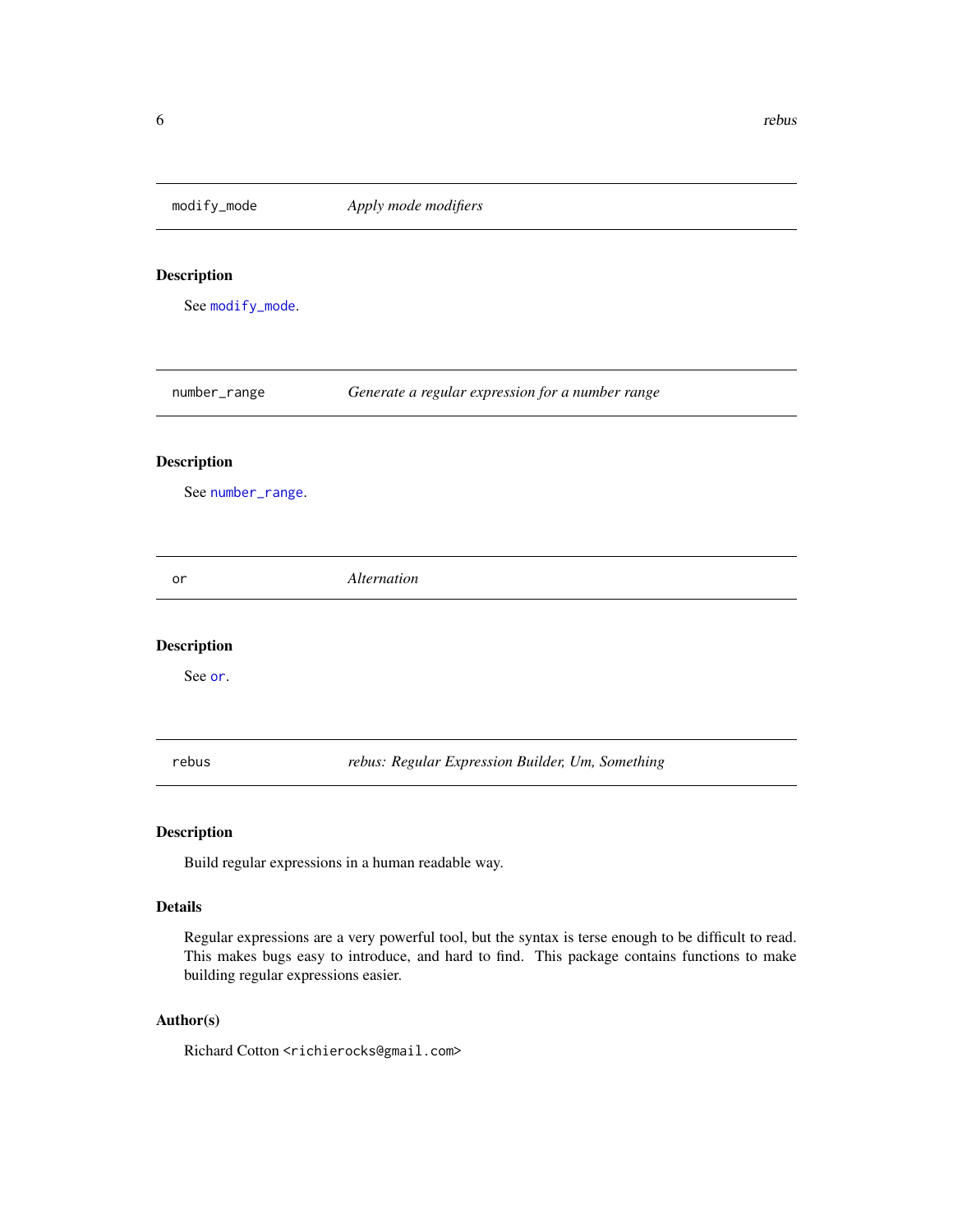#### <span id="page-6-0"></span>rebus 7

#### See Also

[regex](#page-7-1) and [regexpr](#page-0-0) The 'stringr' and 'stringi' packages provide tools for matching regular expressions and nicely complement this package. <http://www.regular-expressions.info> has good advice on using regular expression in R. In particular, see [http://www.regular-expressions.](http://www.regular-expressions.info/rlanguage.html) [info/rlanguage.html](http://www.regular-expressions.info/rlanguage.html) and <http://www.regular-expressions.info/examples.html> [https:](https://www.debuggex.com) [//www.debuggex.com](https://www.debuggex.com) is a visual regex debugging and testing site.

#### Examples

```
### Match a hex colour, like `"#99af01"`
# This reads *Match a hash, followed by six hexadecimal values.*
"#" %R% hex_digit(6)
# To match only a hex colour and nothing else, you can add anchors to the
# start and end of the expression.
START %R% "#" %R% hex_digit(6) %R% END
### Simple email address matching.
# This reads *Match one or more letters, numbers, dots, underscores, percents,
# plusses or hyphens. Then match an 'at' symbol. Then match one or more letters,
# numbers, dots, or hyphens. Then match a dot. Then match two to four letters.*
one_or_more(char_class(ASCII_ALNUM %R% "._%+-")) %R%
 "@" %R%
 one_or_more(char_class(ASCII_ALNUM %R% ".-")) %R%
 DOT %R%
 ascii_alpha(2, 4)
### IP address matching.
# First we need an expression to match numbers between 0 and 255. Both the
# following syntaxes read *Match two then five then a number between zero and
# five. Or match two then a number between zero and four then a digit. Or match
# an optional zero or one followed by an optional digit folowed by a compulsory
# digit. Make this a single token, but don't capture it.*
# Using the %|% operator
ip_element <- group(
  "25" %R% char_range(0, 5) %|%
 "2" %R% char_range(0, 4) %R% ascii_digit() %|%
 optional(char_class("01")) %R% optional(ascii_digit()) %R% ascii_digit()
\mathcal{L}# The same again, this time using the or function
ip_element <- or(
  "25" %R% char_range(0, 5),
 "2" %R% char_range(0, 4) %R% ascii_digit(),
 optional(char_class("01")) %R% optional(ascii_digit()) %R% ascii_digit()
)
# It's easier to write using number_range, though it isn't quite as optimal
```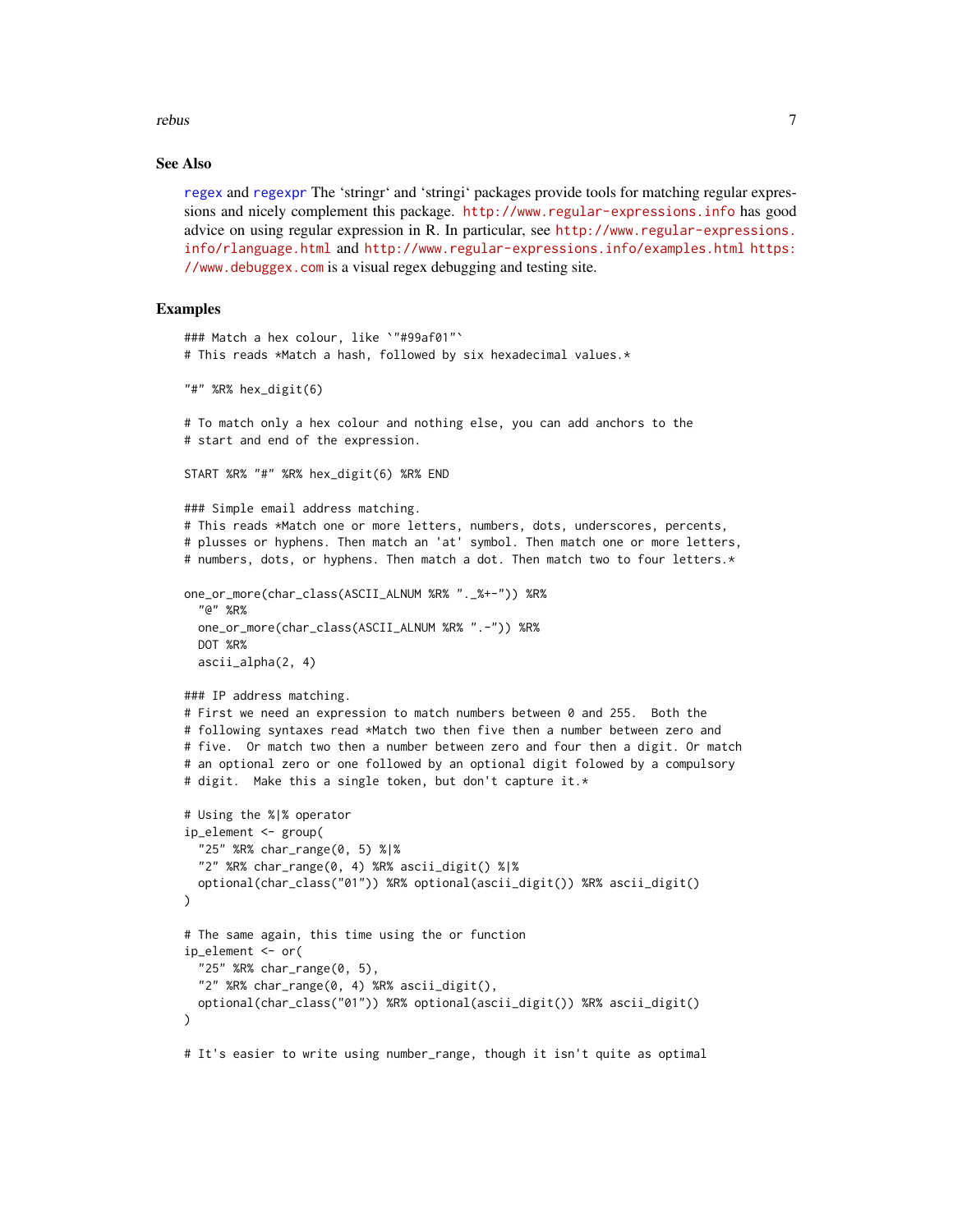```
# as handcrafted regexes.
   number_range(0, 255, allow_leading_zeroes = TRUE)
   # Now an IP address consists of 4 of these numbers separated by dots. This
   # reads *Match a word boundary. Then create a token from an `ip_element`
   # followed by a dot, and repeat it three times. Then match another `ip_element`
   # followed by a word boundary.*
   BOUNDARY %R%
     repeated(group(ip_element %R% DOT), 3) %R%
     ip_element %R%
     BOUNDARY
  recursive Make the regular expression recursive.
Description
   See recursive.
  regex Create a regex
Description
   See regex.
  repeated Repeat values
Description
   See repeated.
```
<span id="page-7-4"></span><span id="page-7-3"></span><span id="page-7-1"></span>ReplacementCase *Force the case of replacement values*

#### Description

See [ReplacementCase](#page-7-4).

<span id="page-7-0"></span>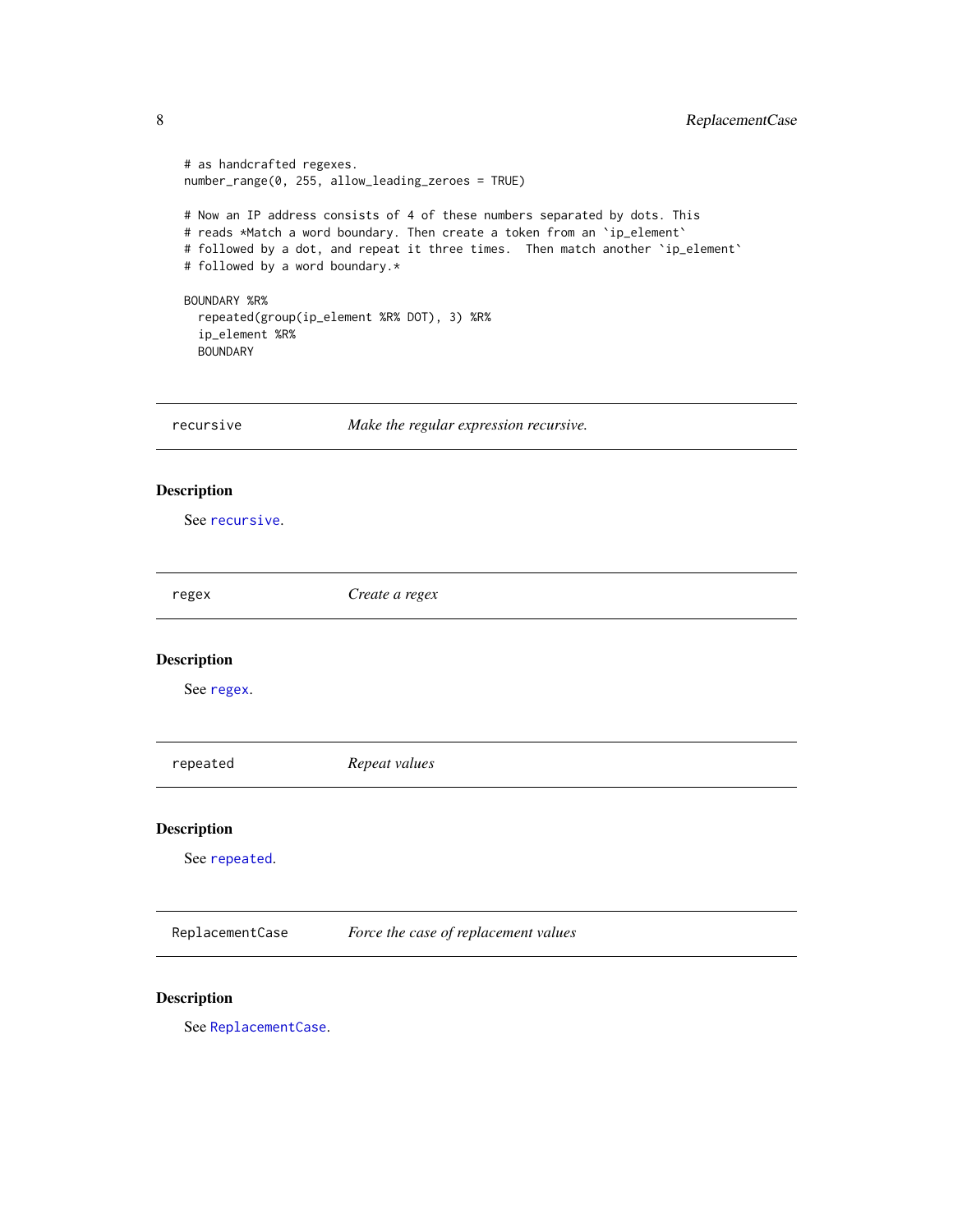<span id="page-8-3"></span><span id="page-8-2"></span><span id="page-8-1"></span><span id="page-8-0"></span>

| roman                       | Roman numerals                    |  |  |
|-----------------------------|-----------------------------------|--|--|
| <b>Description</b>          |                                   |  |  |
| See roman.                  |                                   |  |  |
| SpecialCharacters           | Special characters                |  |  |
| <b>Description</b>          |                                   |  |  |
| See SpecialCharacters.      |                                   |  |  |
| Unicode                     | Unicode classes                   |  |  |
| Description                 |                                   |  |  |
| See Unicode.                |                                   |  |  |
| UnicodeGeneralCategory      |                                   |  |  |
|                             | <b>Unicode General Categories</b> |  |  |
| Description                 |                                   |  |  |
| See UnicodeGeneralCategory. |                                   |  |  |
| UnicodeOperators            | <b>Unicode Operators</b>          |  |  |

## <span id="page-8-5"></span><span id="page-8-4"></span>Description

See [UnicodeOperators](#page-8-5).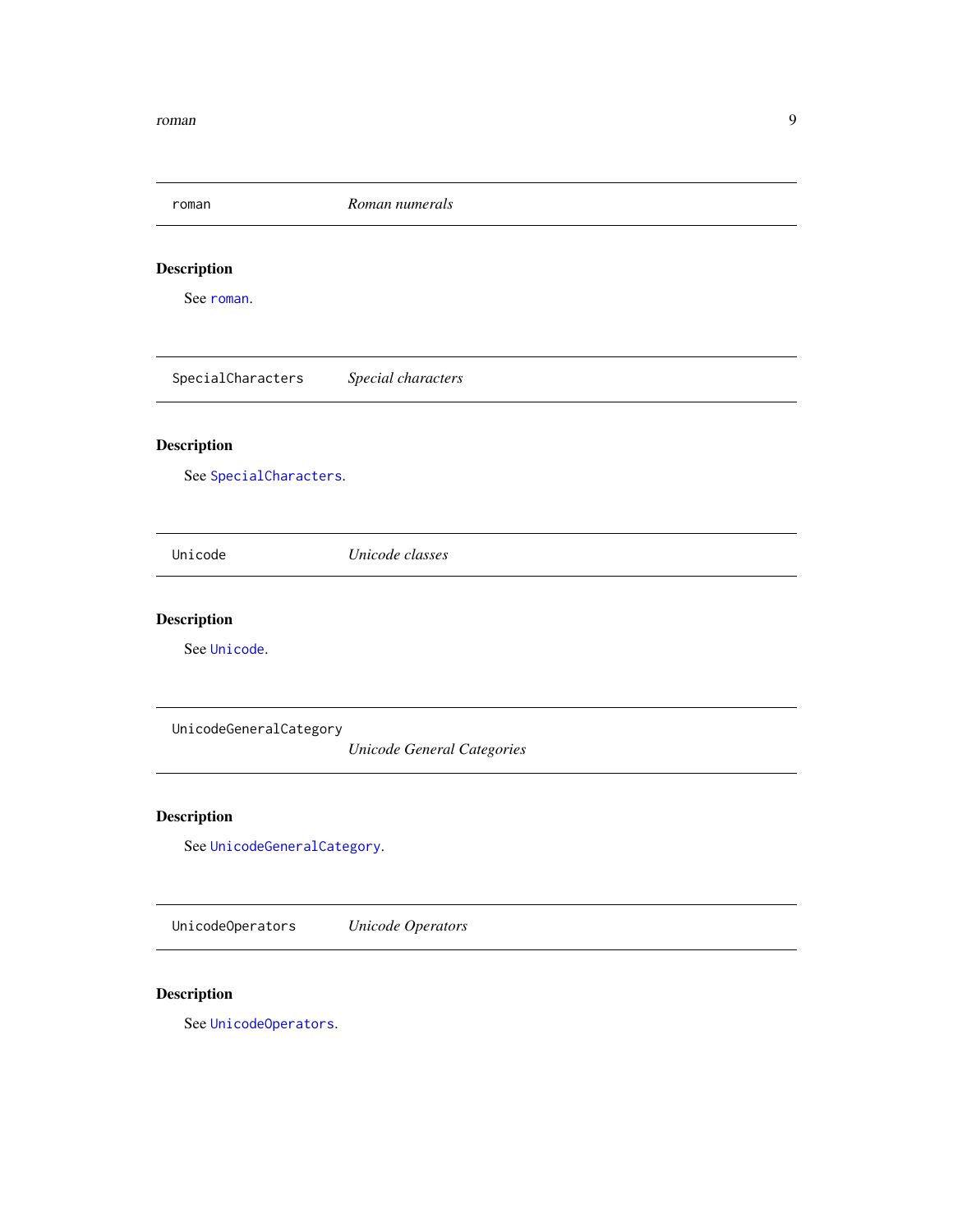<span id="page-9-2"></span><span id="page-9-1"></span><span id="page-9-0"></span>UnicodeProperty *Unicode Properties* Description See [UnicodeProperty](#page-9-1). whole\_word *Match a whole word* Description See [whole\\_word](#page-9-2). WordBoundaries *Word boundaries*

# <span id="page-9-3"></span>Description

See [WordBoundaries](#page-9-3).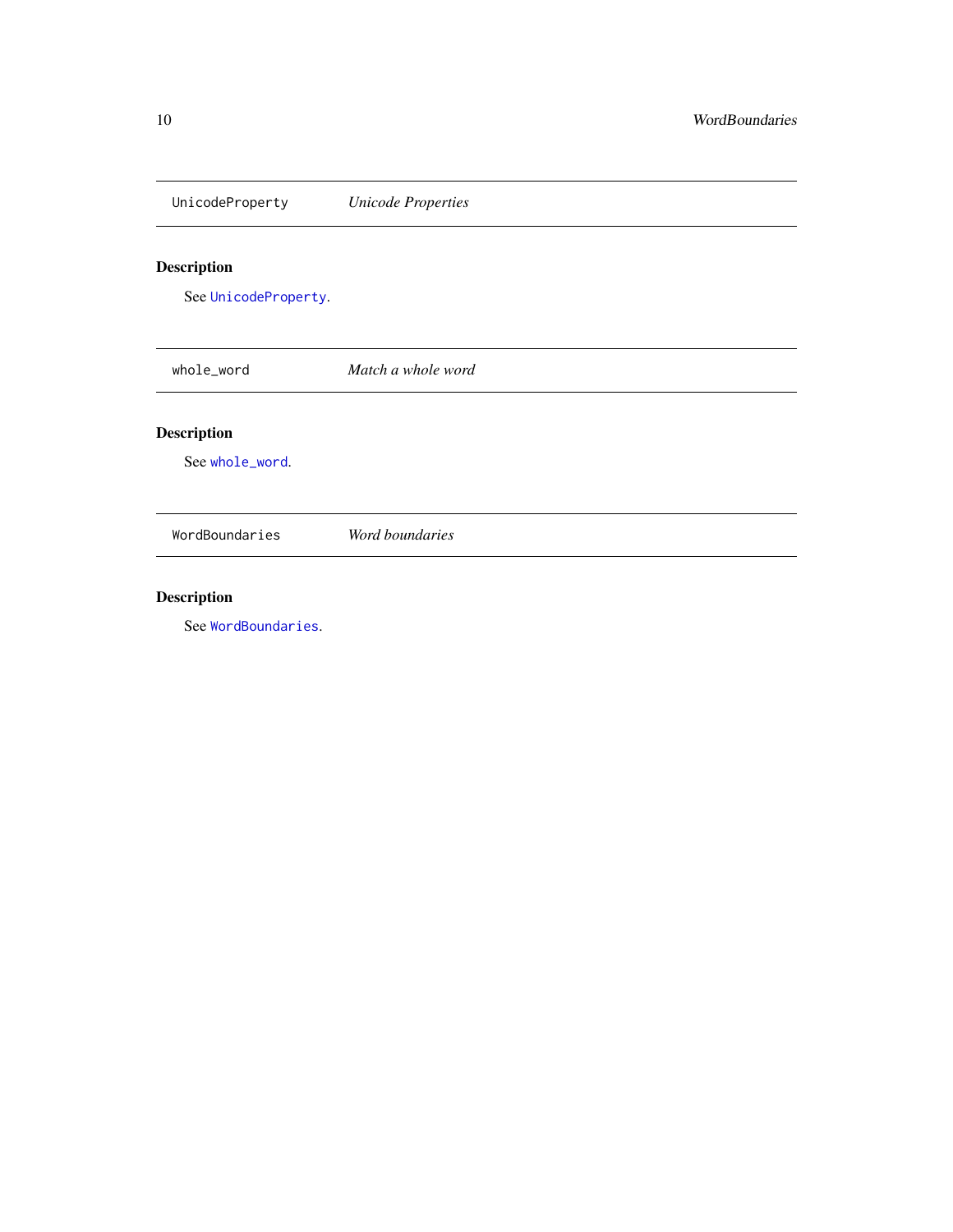# <span id="page-10-0"></span>**Index**

%R% *(*Concatenation*)*, [4](#page-3-0) %c% *(*Concatenation*)*, [4](#page-3-0) ADDITIONAL\_ARROWS *(*Unicode*)*, [9](#page-8-0) additional\_arrows *(*Unicode*)*, [9](#page-8-0) AEGEAN\_NUMBERS *(*Unicode*)*, [9](#page-8-0) aegean\_numbers *(*Unicode*)*, [9](#page-8-0) ALCHEMICAL\_SYMBOLS *(*Unicode*)*, [9](#page-8-0) alchemical\_symbols *(*Unicode*)*, [9](#page-8-0) ALNUM *(*CharacterClasses*)*, [3](#page-2-0) alnum *(*ClassGroups*)*, [4](#page-3-0) ALPHA *(*CharacterClasses*)*, [3](#page-2-0) alpha *(*ClassGroups*)*, [4](#page-3-0) ALPHABETIC\_PRESENTATION\_FORMS *(*Unicode*)*, [9](#page-8-0) alphabetic\_presentation\_forms *(*Unicode*)*, [9](#page-8-0) AM\_PM *(*DateTime*)*, [4](#page-3-0) Anchors, *[2](#page-1-0)*, [2](#page-1-0) ANCIENT\_GREEK\_MUSICAL\_NOTATION *(*Unicode*)*, [9](#page-8-0) ancient\_greek\_musical\_notation *(*Unicode*)*, [9](#page-8-0) ANCIENT\_GREEK\_NUMBERS *(*Unicode*)*, [9](#page-8-0) ancient\_greek\_numbers *(*Unicode*)*, [9](#page-8-0) ANCIENT\_SYMBOLS *(*Unicode*)*, [9](#page-8-0) ancient\_symbols *(*Unicode*)*, [9](#page-8-0) ANY\_CHAR *(*CharacterClasses*)*, [3](#page-2-0) any\_char *(*ClassGroups*)*, [4](#page-3-0) ARABIC *(*Unicode*)*, [9](#page-8-0) arabic *(*Unicode*)*, [9](#page-8-0) ARABIC\_EXTENDED\_A *(*Unicode*)*, [9](#page-8-0) arabic\_extended\_a *(*Unicode*)*, [9](#page-8-0) ARABIC\_MATHEMATICAL\_ALPHANUMERIC\_SYMBOLS *(*Unicode*)*, [9](#page-8-0) arabic\_mathematical\_alphanumeric\_symbols *(*Unicode*)*, [9](#page-8-0) ARABIC\_PRESENTATION\_FORMS\_A *(*Unicode*)*, [9](#page-8-0) arabic\_presentation\_forms\_a *(*Unicode*)*, [9](#page-8-0) ARABIC\_PRESENTATION\_FORMS\_B *(*Unicode*)*, [9](#page-8-0)

arabic\_presentation\_forms\_b *(*Unicode*)*, [9](#page-8-0) ARABIC\_SUPPLEMENT *(*Unicode*)*, [9](#page-8-0) arabic\_supplement *(*Unicode*)*, [9](#page-8-0) ARMENIAN *(*Unicode*)*, [9](#page-8-0) armenian *(*Unicode*)*, [9](#page-8-0) ARMENIAN\_LIGATURES *(*Unicode*)*, [9](#page-8-0) armenian\_ligatures *(*Unicode*)*, [9](#page-8-0) as.regex, *[3](#page-2-0)*, [3](#page-2-0) as\_lower *(*ReplacementCase*)*, [8](#page-7-0) as\_upper *(*ReplacementCase*)*, [8](#page-7-0) ASCII\_ALNUM *(*CharacterClasses*)*, [3](#page-2-0) ascii\_alnum *(*ClassGroups*)*, [4](#page-3-0) ASCII\_ALPHA *(*CharacterClasses*)*, [3](#page-2-0) ascii\_alpha *(*ClassGroups*)*, [4](#page-3-0) ASCII\_DIGIT *(*CharacterClasses*)*, [3](#page-2-0) ascii\_digit *(*ClassGroups*)*, [4](#page-3-0) ASCII\_LOWER *(*CharacterClasses*)*, [3](#page-2-0) ascii\_lower *(*ClassGroups*)*, [4](#page-3-0) ASCII\_UPPER *(*CharacterClasses*)*, [3](#page-2-0) ascii\_upper *(*ClassGroups*)*, [4](#page-3-0) AVESTAN *(*Unicode*)*, [9](#page-8-0) avestan *(*Unicode*)*, [9](#page-8-0) Backreferences, *[3](#page-2-0)*, [3](#page-2-0) BACKSLASH *(*SpecialCharacters*)*, [9](#page-8-0) BALINESE *(*Unicode*)*, [9](#page-8-0) balinese *(*Unicode*)*, [9](#page-8-0) BAMUN *(*Unicode*)*, [9](#page-8-0)

bamun *(*Unicode*)*, [9](#page-8-0) BAMUN\_SUPPLEMENT *(*Unicode*)*, [9](#page-8-0) bamun\_supplement *(*Unicode*)*, [9](#page-8-0) BASSA\_VAH *(*Unicode*)*, [9](#page-8-0) bassa\_vah *(*Unicode*)*, [9](#page-8-0) BATAK *(*Unicode*)*, [9](#page-8-0) batak *(*Unicode*)*, [9](#page-8-0) BENGALI\_AND\_ASSAMESE *(*Unicode*)*, [9](#page-8-0) bengali\_and\_assamese *(*Unicode*)*, [9](#page-8-0) BLANK *(*CharacterClasses*)*, [3](#page-2-0) blank *(*ClassGroups*)*, [4](#page-3-0) BLOCK\_ELEMENTS *(*Unicode*)*, [9](#page-8-0)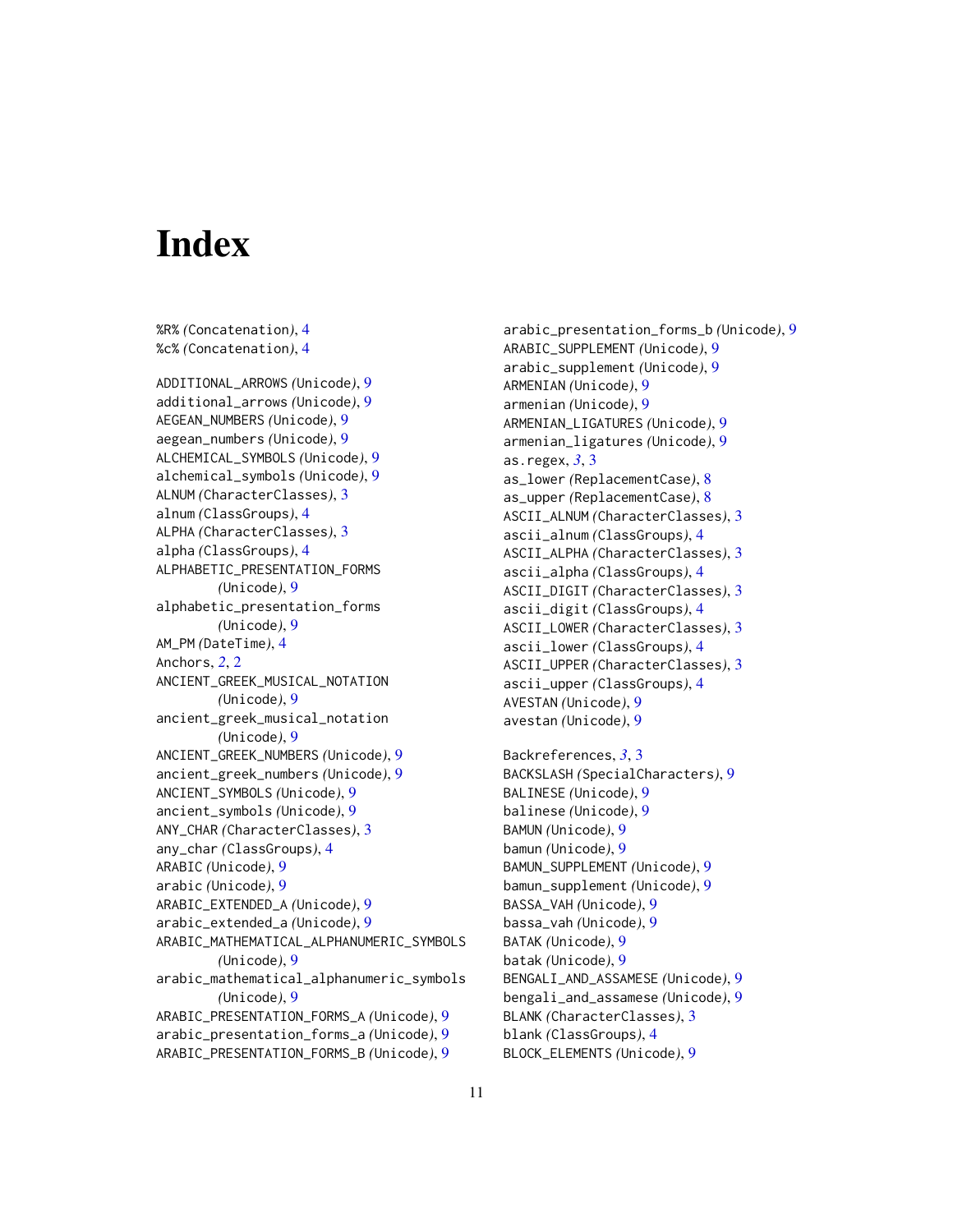```
block_elements (Unicode), 9
BOPOMOFO (Unicode), 9
bopomofo (Unicode), 9
BOPOMOFO_EXTENDED (Unicode), 9
bopomofo_extended (Unicode), 9
BOUNDARY (WordBoundaries), 10
BOX_DRAWING (Unicode), 9
box_drawing (Unicode), 9
BRAHMI (Unicode), 9
brahmi (Unicode), 9
BRAILLE_PATTERNS (Unicode), 9
braille_patterns (Unicode), 9
BUGINESE (Unicode), 9
buginese (Unicode), 9
BUHID (Unicode), 9
buhid (Unicode), 9
BYZANTINE_MUSICAL_SYMBOLS (Unicode), 9
byzantine_musical_symbols (Unicode), 9
capture, 3, 3
CARD_SUITS (Unicode), 9
card_suits (Unicode), 9
CARET (SpecialCharacters), 9
CARIAN (Unicode), 9
carian (Unicode), 9
case_insensitive (modify_mode), 6
CAUCASIAN_ALBANIAN (Unicode), 9
caucasian_albanian (Unicode), 9
CENTURY (DateTime), 4
CENTURY_IN (DateTime), 4
CHAKMA (Unicode), 9
chakma (Unicode), 9
CHAM (Unicode), 9
cham (Unicode), 9
char_class, 3, 3
char_range (ClassGroups), 4
CharacterClasses, 3, 3
CHEROKEE (Unicode), 9
cherokee (Unicode), 9
CHESS_CHECKERS_DRAUGHTS (Unicode), 9
chess_checkers_draughts (Unicode), 9
CJK_COMPATIBILITY (Unicode), 9
cjk_compatibility (Unicode), 9
CJK_COMPATIBILITY_FORMS (Unicode), 9
cjk_compatibility_forms (Unicode), 9
CJK_COMPATIBILITY_IDEOGRAPHS (Unicode),
         9
cjk_compatibility_ideographs (Unicode),
        9
```

```
CJK_COMPATIBILITY_IDEOGRAPHS_SUPPLEMENT
        (Unicode), 9
cjk_compatibility_ideographs_supplement
        (Unicode), 9
CJK_IDEOGRAPHIC_DESCRIPTION_CHARACTERS
        (Unicode), 9
cjk_ideographic_description_characters
        (Unicode), 9
CJK_STROKES (Unicode), 9
cjk_strokes (Unicode), 9
CJK_SYMBOLS_AND_PUNCTUATION (Unicode), 9
cjk_symbols_and_punctuation (Unicode), 9
CJK_UNIFIED_IDEOGRAPHS (Unicode), 9
cjk_unified_ideographs (Unicode), 9
CJK_UNIFIED_IDEOGRAPHS_EXTENSION_A
        (Unicode), 9
cjk_unified_ideographs_extension_a
        (Unicode), 9
CJK_UNIFIED_IDEOGRAPHS_EXTENSION_B
        (Unicode), 9
cjk_unified_ideographs_extension_b
        (Unicode), 9
CJK_UNIFIED_IDEOGRAPHS_EXTENSION_C
        (Unicode), 9
cjk_unified_ideographs_extension_c
        (Unicode), 9
CJK_UNIFIED_IDEOGRAPHS_EXTENSION_D
        (Unicode), 9
cjk_unified_ideographs_extension_d
        (Unicode), 9
ClassGroups, 4, 4
CLOSE_BRACKET (SpecialCharacters), 9
CLOSE_PAREN (SpecialCharacters), 9
CNTRL (CharacterClasses), 3
cntrl (ClassGroups), 4
COMBINING_DIACRITIC_EXTENDED (Unicode),
        9
combining_diacritic_extended (Unicode),
        9
COMBINING_DIACRITIC_MARKS (Unicode), 9
combining_diacritic_marks (Unicode), 9
COMBINING_DIACRITIC_MARKS_FOR_SYMBOLS
        (Unicode), 9
combining_diacritic_marks_for_symbols
        (Unicode), 9
COMBINING_DIACRITIC_SUPPLEMENT
        (Unicode), 9
combining_diacritic_supplement
```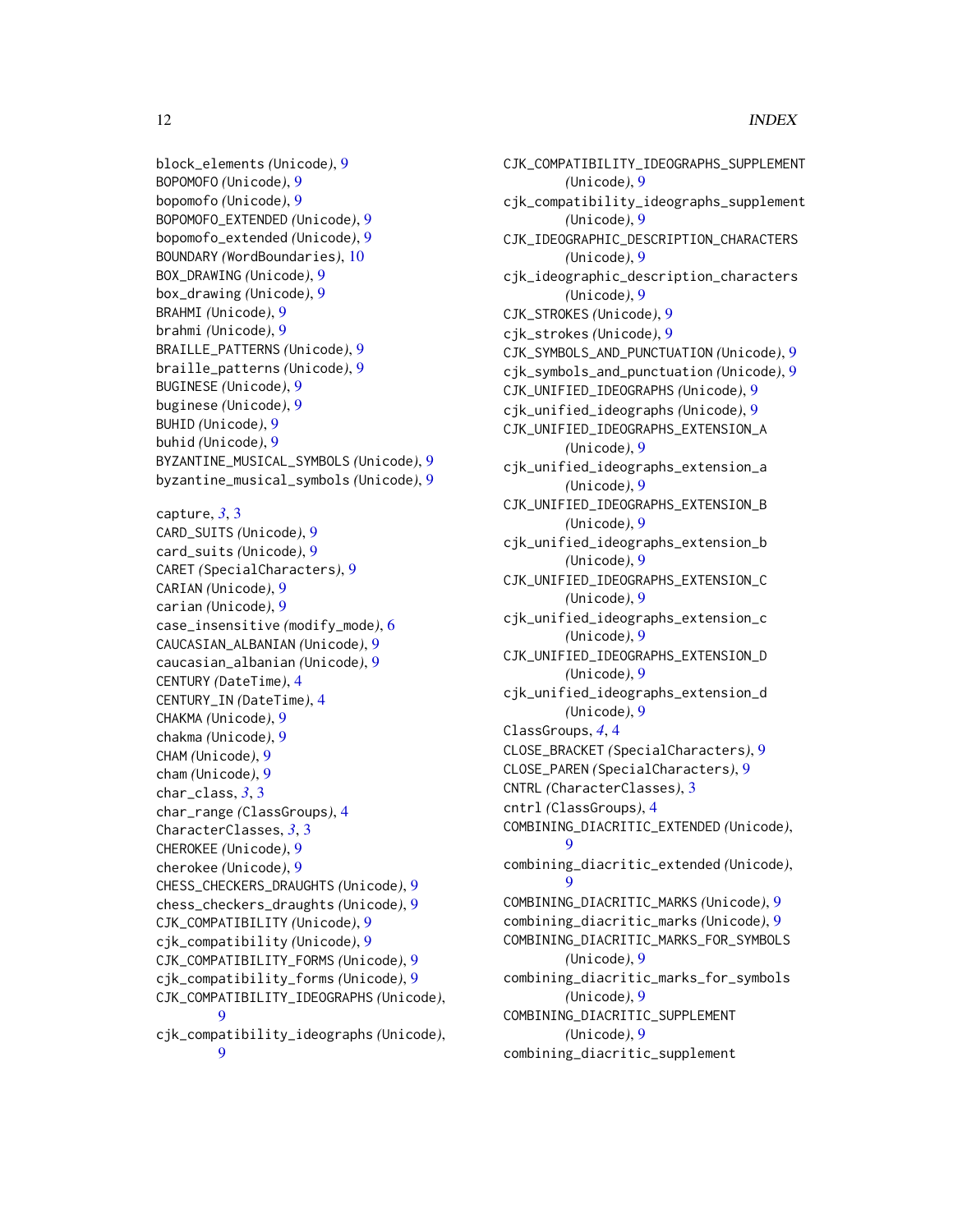#### INDEX  $\blacksquare$

*(*Unicode*)*, [9](#page-8-0) COMBINING\_HALF\_MARKS *(*Unicode*)*, [9](#page-8-0) combining\_half\_marks *(*Unicode*)*, [9](#page-8-0) COMMON\_INDIC\_NUMBER\_FORMS *(*Unicode*)*, [9](#page-8-0) common\_indic\_number\_forms *(*Unicode*)*, [9](#page-8-0) Concatenation, *[4](#page-3-0)*, [4](#page-3-0) CONTROL\_PICTURES *(*Unicode*)*, [9](#page-8-0) control\_pictures *(*Unicode*)*, [9](#page-8-0) COPTIC *(*Unicode*)*, [9](#page-8-0) coptic *(*Unicode*)*, [9](#page-8-0) COPTIC\_EPACT\_NUMBERS *(*Unicode*)*, [9](#page-8-0) coptic\_epact\_numbers *(*Unicode*)*, [9](#page-8-0) COUNTING\_ROD\_NUMERALS *(*Unicode*)*, [9](#page-8-0) counting\_rod\_numerals *(*Unicode*)*, [9](#page-8-0) CUNEIFORM *(*Unicode*)*, [9](#page-8-0) cuneiform *(*Unicode*)*, [9](#page-8-0) CUNEIFORM\_NUMBERS\_AND\_PUNCTUATION *(*Unicode*)*, [9](#page-8-0) cuneiform\_numbers\_and\_punctuation *(*Unicode*)*, [9](#page-8-0) CURRENCY\_SYMBOLS *(*Unicode*)*, [9](#page-8-0) currency\_symbols *(*Unicode*)*, [9](#page-8-0) CYPRIOT\_SYLLABARY *(*Unicode*)*, [9](#page-8-0) cypriot\_syllabary *(*Unicode*)*, [9](#page-8-0) CYRILLIC *(*Unicode*)*, [9](#page-8-0) cyrillic *(*Unicode*)*, [9](#page-8-0) CYRILLIC\_EXTENDED\_A *(*Unicode*)*, [9](#page-8-0) cyrillic\_extended\_a *(*Unicode*)*, [9](#page-8-0) CYRILLIC\_EXTENDED\_B *(*Unicode*)*, [9](#page-8-0) cyrillic\_extended\_b *(*Unicode*)*, [9](#page-8-0) CYRILLIC\_SUPPLEMENT *(*Unicode*)*, [9](#page-8-0) cyrillic\_supplement *(*Unicode*)*, [9](#page-8-0)

```
DateTime, 4, 4
datetime (DateTime), 4
DAY (DateTime), 4
DAY_IN (DateTime), 4
DAY_OF_YEAR (DateTime), 4
DAY_OF_YEAR_IN (DateTime), 4
DAY_SINGLE (DateTime), 4
DESERET (Unicode), 9
deseret (Unicode), 9
DEVANAGARI (Unicode), 9
devanagari (Unicode), 9
DEVANAGARI_EXTENDED (Unicode), 9
devanagari_extended (Unicode), 9
DGT (CharacterClasses), 3
dgt (ClassGroups), 4
DIGIT (CharacterClasses), 3
```
digit *(*ClassGroups*)*, [4](#page-3-0) DINGBATS *(*Unicode*)*, [9](#page-8-0) dingbats *(*Unicode*)*, [9](#page-8-0) DMY *(*DateTime*)*, [4](#page-3-0) DMY\_IN *(*DateTime*)*, [4](#page-3-0) DOLLAR *(*SpecialCharacters*)*, [9](#page-8-0) DOMINO\_TILES *(*Unicode*)*, [9](#page-8-0) domino\_tiles *(*Unicode*)*, [9](#page-8-0) DOT *(*SpecialCharacters*)*, [9](#page-8-0) DTSEP *(*DateTime*)*, [4](#page-3-0) duplicate\_group\_names *(*modify\_mode*)*, [6](#page-5-0) DUPLOYAN *(*Unicode*)*, [9](#page-8-0) duployan *(*Unicode*)*, [9](#page-8-0) DYM *(*DateTime*)*, [4](#page-3-0) DYM\_IN *(*DateTime*)*, [4](#page-3-0) EGYPTIAN\_HIEROGLYPHS *(*Unicode*)*, [9](#page-8-0) egyptian\_hieroglyphs *(*Unicode*)*, [9](#page-8-0) ELBASAN *(*Unicode*)*, [9](#page-8-0) elbasan *(*Unicode*)*, [9](#page-8-0) EMOTICONS *(*Unicode*)*, [9](#page-8-0) emoticons *(*Unicode*)*, [9](#page-8-0) ENCLOSED\_ALPHANUMERIC\_SUPPLEMENT *(*Unicode*)*, [9](#page-8-0) enclosed\_alphanumeric\_supplement *(*Unicode*)*, [9](#page-8-0) ENCLOSED\_ALPHANUMERICS *(*Unicode*)*, [9](#page-8-0) enclosed\_alphanumerics *(*Unicode*)*, [9](#page-8-0) ENCLOSED\_CJK\_LETTERS\_AND\_MONTHS *(*Unicode*)*, [9](#page-8-0) enclosed\_cjk\_letters\_and\_months *(*Unicode*)*, [9](#page-8-0) ENCLOSED\_IDEOGRAPHIC\_SUPPLEMENT *(*Unicode*)*, [9](#page-8-0) enclosed\_ideographic\_supplement *(*Unicode*)*, [9](#page-8-0) END *(*Anchors*)*, [2](#page-1-0) engroup *(*capture*)*, [3](#page-2-0) escape\_special, *[4](#page-3-0)*, [4](#page-3-0) ETHIOPIC *(*Unicode*)*, [9](#page-8-0) ethiopic *(*Unicode*)*, [9](#page-8-0) ETHIOPIC\_EXTENDED *(*Unicode*)*, [9](#page-8-0) ethiopic\_extended *(*Unicode*)*, [9](#page-8-0) ETHIOPIC\_EXTENDED\_A *(*Unicode*)*, [9](#page-8-0) ethiopic\_extended\_a *(*Unicode*)*, [9](#page-8-0) ETHIOPIC\_SUPPLEMENT *(*Unicode*)*, [9](#page-8-0) ethiopic\_supplement *(*Unicode*)*, [9](#page-8-0) exactly, *[4](#page-3-0)*, [4](#page-3-0)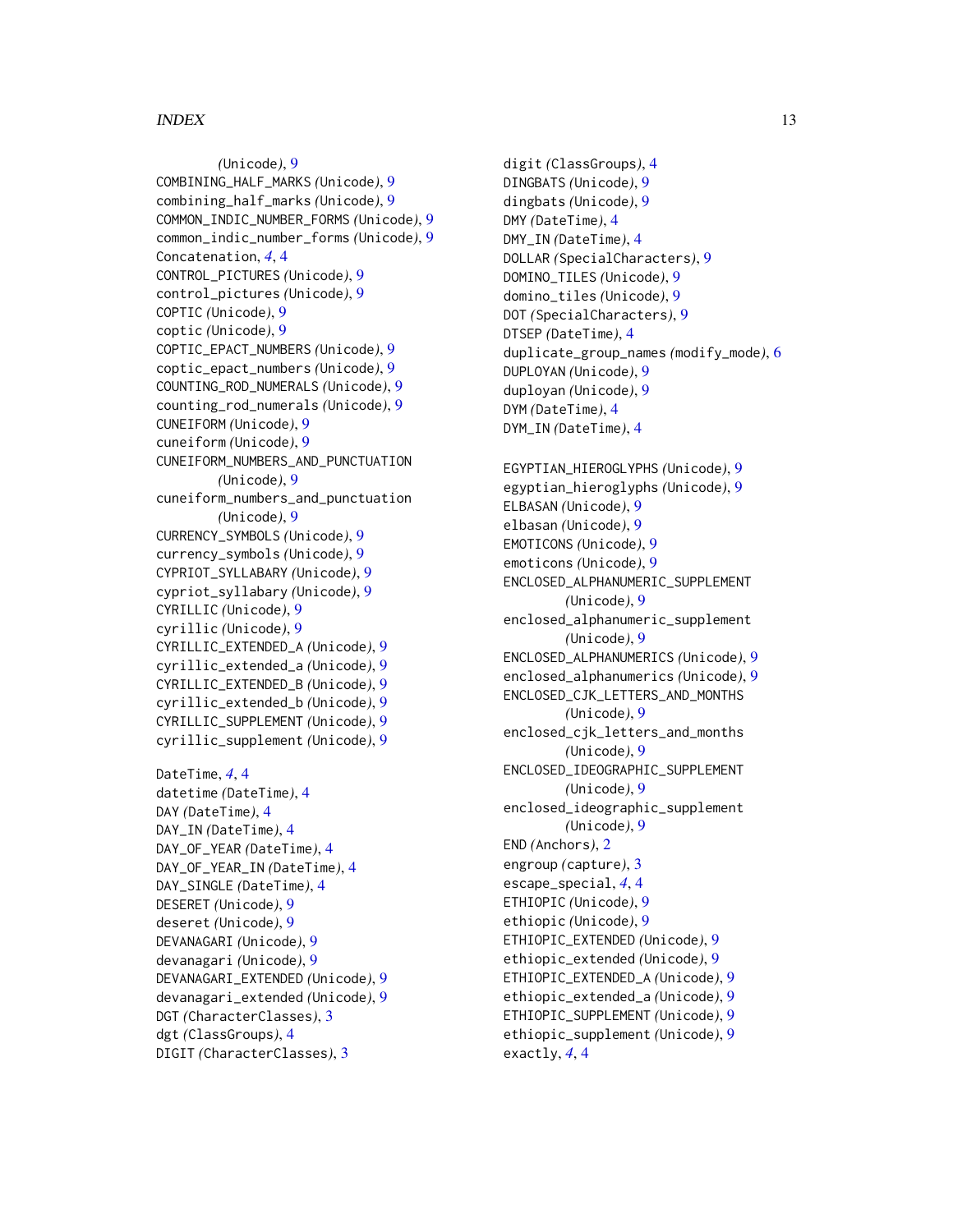```
FLOORS_AND_CEILINGS (Unicode), 9
floors_and_ceilings (Unicode), 9
format.regex, 5, 5
FRACTIONAL_SECOND (DateTime), 4
FRACTIONAL_SECOND_IN (DateTime), 4
free_spacing (modify_mode), 6
FULLWIDTH_ASCII_DIGITS (Unicode), 9
fullwidth_ascii_digits (Unicode), 9
FULLWIDTH_ASCII_PUNCTUATION (Unicode), 9
fullwidth_ascii_punctuation (Unicode), 9
GENERAL_PUNCTUATION (Unicode), 9
general_punctuation (Unicode), 9
GEOMETRIC_SHAPES (Unicode), 9
geometric_shapes (Unicode), 9
GEOMETRIC_SHAPES_EXTENDED (Unicode), 9
geometric_shapes_extended (Unicode), 9
GEORGIAN (Unicode), 9
georgian (Unicode), 9
GEORGIAN_SUPPLEMENT (Unicode), 9
georgian_supplement (Unicode), 9
get_months (get_weekdays), 5
get_weekdays, 5, 5
GLAGOLITIC (Unicode), 9
glagolitic (Unicode), 9
GOTHIC (Unicode), 9
gothic (Unicode), 9
GRANTHA (Unicode), 9
grantha (Unicode), 9
GRAPH (CharacterClasses), 3
graph (ClassGroups), 4
GRAPHEME (CharacterClasses), 3
grapheme (ClassGroups), 4
GREEK_AND_COPTIC (Unicode), 9
greek_and_coptic (Unicode), 9
GREEK_EXTENDED (Unicode), 9
greek_extended (Unicode), 9
group (capture), 3
GUJARATI (Unicode), 9
gujarati (Unicode), 9
GURMUKHI (Unicode), 9
gurmukhi (Unicode), 9
HALFWIDTH_AND_FULLWIDTH_FORMS
        (Unicode), 9
halfwidth_and_fullwidth_forms
        (Unicode), 9
```
HANGUL\_COMPATIBILITY\_JAMO *(*Unicode*)*, [9](#page-8-0) hangul\_compatibility\_jamo *(*Unicode*)*, [9](#page-8-0) hangul\_jamo\_extended\_b *(*Unicode*)*, [9](#page-8-0) HANGUL\_SYLLABLES *(*Unicode*)*, [9](#page-8-0) hangul\_syllables *(*Unicode*)*, [9](#page-8-0) HANUNOO *(*Unicode*)*, [9](#page-8-0) hanunoo *(*Unicode*)*, [9](#page-8-0) HEBREW *(*Unicode*)*, [9](#page-8-0) hebrew *(*Unicode*)*, [9](#page-8-0) HEX\_DIGIT *(*CharacterClasses*)*, [3](#page-2-0) hex\_digit *(*ClassGroups*)*, [4](#page-3-0) HIRAGANA *(*Unicode*)*, [9](#page-8-0) hiragana *(*Unicode*)*, [9](#page-8-0) HM *(*DateTime*)*, [4](#page-3-0) HM\_IN *(*DateTime*)*, [4](#page-3-0) HMS *(*DateTime*)*, [4](#page-3-0) HMS\_IN *(*DateTime*)*, [4](#page-3-0) HOUR12 *(*DateTime*)*, [4](#page-3-0) HOUR12\_IN *(*DateTime*)*, [4](#page-3-0) HOUR12\_SINGLE *(*DateTime*)*, [4](#page-3-0) HOUR24 *(*DateTime*)*, [4](#page-3-0) HOUR24\_IN *(*DateTime*)*, [4](#page-3-0) HOUR24\_SINGLE *(*DateTime*)*, [4](#page-3-0) ICU\_REF1 *(*Backreferences*)*, [3](#page-2-0) ICU\_REF2 *(*Backreferences*)*, [3](#page-2-0) ICU\_REF3 *(*Backreferences*)*, [3](#page-2-0) ICU\_REF4 *(*Backreferences*)*, [3](#page-2-0) ICU\_REF5 *(*Backreferences*)*, [3](#page-2-0) ICU\_REF6 *(*Backreferences*)*, [3](#page-2-0) ICU\_REF7 *(*Backreferences*)*, [3](#page-2-0) ICU\_REF8 *(*Backreferences*)*, [3](#page-2-0) ICU\_REF9 *(*Backreferences*)*, [3](#page-2-0) IMPERIAL\_ARAMAIC *(*Unicode*)*, [9](#page-8-0) imperial\_aramaic *(*Unicode*)*, [9](#page-8-0) INVISIBLE\_OPERATORS *(*Unicode*)*, [9](#page-8-0) invisible\_operators *(*Unicode*)*, [9](#page-8-0) IPA\_EXTENSIONS *(*Unicode*)*, [9](#page-8-0) ipa\_extensions *(*Unicode*)*, [9](#page-8-0) is.regex *(*as.regex*)*, [3](#page-2-0) ISO\_DATE *(*DateTime*)*, [4](#page-3-0) iso\_date *(*IsoClasses*)*, [5](#page-4-0) ISO\_DATE\_IN *(*DateTime*)*, [4](#page-3-0)

ISO\_DATETIME *(*DateTime*)*, [4](#page-3-0) iso\_datetime *(*IsoClasses*)*, [5](#page-4-0) ISO\_DATETIME\_IN *(*DateTime*)*, [4](#page-3-0)

HANGUL\_JAMO *(*Unicode*)*, [9](#page-8-0) hangul\_jamo *(*Unicode*)*, [9](#page-8-0)

HANGUL\_JAMO\_EXTENDED\_A *(*Unicode*)*, [9](#page-8-0) hangul\_jamo\_extended\_a *(*Unicode*)*, [9](#page-8-0) HANGUL\_JAMO\_EXTENDED\_B *(*Unicode*)*, [9](#page-8-0)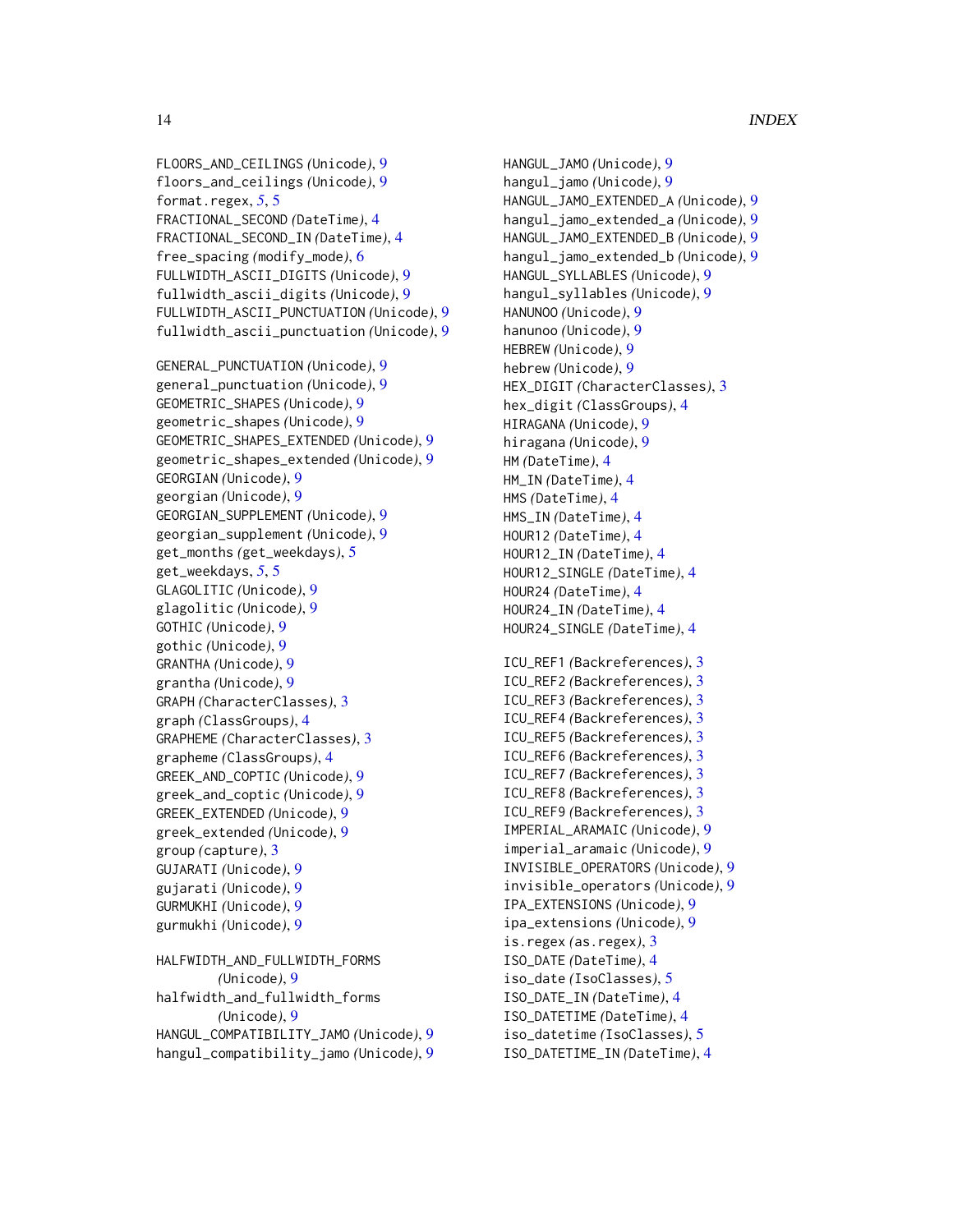#### $I<sub>15</sub>$  in  $I<sub>15</sub>$  in  $I<sub>15</sub>$  in  $I<sub>15</sub>$  in  $I<sub>15</sub>$  in  $I<sub>15</sub>$  in  $I<sub>15</sub>$  in  $I<sub>15</sub>$  in  $I<sub>15</sub>$  in  $I<sub>16</sub>$  in  $I<sub>16</sub>$  in  $I<sub>16</sub>$  in  $I<sub>16</sub>$  in  $I<sub>16</sub>$  in  $I<sub>16</sub>$

ISO\_TIME *(*DateTime*)*, [4](#page-3-0) iso\_time *(*IsoClasses*)*, [5](#page-4-0) ISO\_TIME\_IN *(*DateTime*)*, [4](#page-3-0) IsoClasses, *[5](#page-4-0)*, [5](#page-4-0) IsoDateTime *(*IsoClasses*)*, [5](#page-4-0) JAPANESE\_CHESS *(*Unicode*)*, [9](#page-8-0) japanese\_chess *(*Unicode*)*, [9](#page-8-0) JAVANESE *(*Unicode*)*, [9](#page-8-0) javanese *(*Unicode*)*, [9](#page-8-0) KAITHI *(*Unicode*)*, [9](#page-8-0) kaithi *(*Unicode*)*, [9](#page-8-0) KANA\_SUPPLEMENT *(*Unicode*)*, [9](#page-8-0) kana\_supplement *(*Unicode*)*, [9](#page-8-0) KANBUN *(*Unicode*)*, [9](#page-8-0) kanbun *(*Unicode*)*, [9](#page-8-0) KANGXI\_RADICALS *(*Unicode*)*, [9](#page-8-0) kangxi\_radicals *(*Unicode*)*, [9](#page-8-0) KANGXI\_RADICALS\_SUPPLEMENT *(*Unicode*)*, [9](#page-8-0) kangxi\_radicals\_supplement *(*Unicode*)*, [9](#page-8-0) KANNADA *(*Unicode*)*, [9](#page-8-0) kannada *(*Unicode*)*, [9](#page-8-0) KATAKANA *(*Unicode*)*, [9](#page-8-0) katakana *(*Unicode*)*, [9](#page-8-0) KATAKANA\_PHONETIC\_EXTENSIONS *(*Unicode*)*, [9](#page-8-0) katakana\_phonetic\_extensions *(*Unicode*)*, [9](#page-8-0) KAYAH\_LI *(*Unicode*)*, [9](#page-8-0) kayah\_li *(*Unicode*)*, [9](#page-8-0) KHAROSHTHI *(*Unicode*)*, [9](#page-8-0) kharoshthi *(*Unicode*)*, [9](#page-8-0) KHMER *(*Unicode*)*, [9](#page-8-0) khmer *(*Unicode*)*, [9](#page-8-0) KHMER\_SYMBOLS *(*Unicode*)*, [9](#page-8-0) khmer\_symbols *(*Unicode*)*, [9](#page-8-0) KHOJKI *(*Unicode*)*, [9](#page-8-0) khojki *(*Unicode*)*, [9](#page-8-0) KHUDAWADI *(*Unicode*)*, [9](#page-8-0) khudawadi *(*Unicode*)*, [9](#page-8-0) LAO *(*Unicode*)*, [9](#page-8-0) lao *(*Unicode*)*, [9](#page-8-0) LATIN *(*Unicode*)*, [9](#page-8-0) latin *(*Unicode*)*, [9](#page-8-0) LATIN\_1\_PUNCTUATION *(*Unicode*)*, [9](#page-8-0)

latin\_1\_punctuation *(*Unicode*)*, [9](#page-8-0) LATIN\_1\_SUPPLEMENT *(*Unicode*)*, [9](#page-8-0)

latin\_1\_supplement *(*Unicode*)*, [9](#page-8-0) LATIN\_EXTENDED\_A *(*Unicode*)*, [9](#page-8-0) latin\_extended\_a *(*Unicode*)*, [9](#page-8-0) LATIN\_EXTENDED\_ADDITIONAL *(*Unicode*)*, [9](#page-8-0) latin\_extended\_additional *(*Unicode*)*, [9](#page-8-0) LATIN\_EXTENDED\_B *(*Unicode*)*, [9](#page-8-0) latin\_extended\_b *(*Unicode*)*, [9](#page-8-0) LATIN\_EXTENDED\_C *(*Unicode*)*, [9](#page-8-0) latin\_extended\_c *(*Unicode*)*, [9](#page-8-0) LATIN\_EXTENDED\_D *(*Unicode*)*, [9](#page-8-0) latin\_extended\_d *(*Unicode*)*, [9](#page-8-0) LATIN\_EXTENDED\_E *(*Unicode*)*, [9](#page-8-0) latin\_extended\_e *(*Unicode*)*, [9](#page-8-0) LATIN\_LIGATURES *(*Unicode*)*, [9](#page-8-0) latin\_ligatures *(*Unicode*)*, [9](#page-8-0) lazy *(*repeated*)*, [8](#page-7-0) LEPCHA *(*Unicode*)*, [9](#page-8-0) lepcha *(*Unicode*)*, [9](#page-8-0) LETTERLIKE\_SYMBOLS *(*Unicode*)*, [9](#page-8-0) letterlike\_symbols *(*Unicode*)*, [9](#page-8-0) LIMBU *(*Unicode*)*, [9](#page-8-0) limbu *(*Unicode*)*, [9](#page-8-0) LINEAR\_A *(*Unicode*)*, [9](#page-8-0) linear\_a *(*Unicode*)*, [9](#page-8-0) LINEAR\_B\_IDEOGRAMS *(*Unicode*)*, [9](#page-8-0) linear\_b\_ideograms *(*Unicode*)*, [9](#page-8-0) LINEAR\_B\_SYLLABARY *(*Unicode*)*, [9](#page-8-0) linear\_b\_syllabary *(*Unicode*)*, [9](#page-8-0) LISU *(*Unicode*)*, [9](#page-8-0) lisu *(*Unicode*)*, [9](#page-8-0) literal, *[5](#page-4-0)*, [5](#page-4-0) lookahead, *[5](#page-4-0)*, [5](#page-4-0) lookbehind *(*lookahead*)*, [5](#page-4-0) LOWER *(*CharacterClasses*)*, [3](#page-2-0) lower *(*ClassGroups*)*, [4](#page-3-0) LYCIAN *(*Unicode*)*, [9](#page-8-0) lycian *(*Unicode*)*, [9](#page-8-0) LYDIAN *(*Unicode*)*, [9](#page-8-0) lydian *(*Unicode*)*, [9](#page-8-0) MAHAJANI *(*Unicode*)*, [9](#page-8-0) mahajani *(*Unicode*)*, [9](#page-8-0) MAHJONG\_TILES *(*Unicode*)*, [9](#page-8-0) mahjong\_tiles *(*Unicode*)*, [9](#page-8-0) MALAYALAM *(*Unicode*)*, [9](#page-8-0) malayalam *(*Unicode*)*, [9](#page-8-0) MANDAIC *(*Unicode*)*, [9](#page-8-0) mandaic *(*Unicode*)*, [9](#page-8-0) MANICHAEAN *(*Unicode*)*, [9](#page-8-0)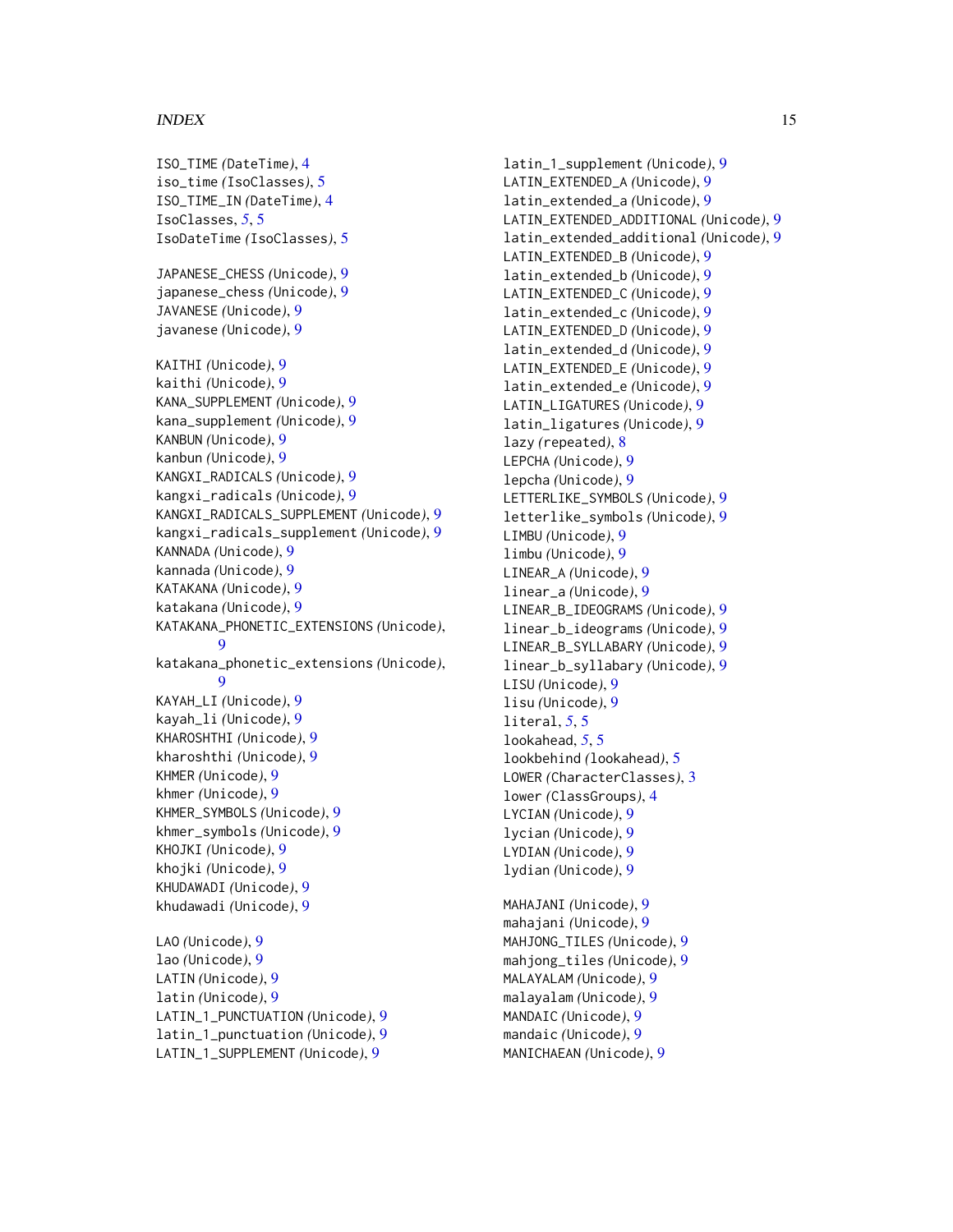manichaean *(*Unicode*)*, [9](#page-8-0) MATH\_ARROWS *(*Unicode*)*, [9](#page-8-0) math\_arrows *(*Unicode*)*, [9](#page-8-0) MATHEMATICAL\_ALPHANUMERIC\_SYMBOLS *(*Unicode*)*, [9](#page-8-0) mathematical\_alphanumeric\_symbols *(*Unicode*)*, [9](#page-8-0) MDY *(*DateTime*)*, [4](#page-3-0) MDY\_IN *(*DateTime*)*, [4](#page-3-0) MEETEI\_MAYEK *(*Unicode*)*, [9](#page-8-0) meetei\_mayek *(*Unicode*)*, [9](#page-8-0) MEETEI\_MAYEK\_EXTENSIONS *(*Unicode*)*, [9](#page-8-0) meetei\_mayek\_extensions *(*Unicode*)*, [9](#page-8-0) MENDE\_KIKAKUI *(*Unicode*)*, [9](#page-8-0) mende\_kikakui *(*Unicode*)*, [9](#page-8-0) MEROITIC\_CURSIVE *(*Unicode*)*, [9](#page-8-0) meroitic\_cursive *(*Unicode*)*, [9](#page-8-0) MEROITIC\_HIEROGLYPHS *(*Unicode*)*, [9](#page-8-0) meroitic\_hieroglyphs *(*Unicode*)*, [9](#page-8-0) MIAO *(*Unicode*)*, [9](#page-8-0) miao *(*Unicode*)*, [9](#page-8-0) MINUTE *(*DateTime*)*, [4](#page-3-0) MINUTE\_IN *(*DateTime*)*, [4](#page-3-0) MISCELLANEOUS\_MATHEMATICAL\_SYMBOLS\_A *(*Unicode*)*, [9](#page-8-0) miscellaneous\_mathematical\_symbols\_a *(*Unicode*)*, [9](#page-8-0) MISCELLANEOUS\_MATHEMATICAL\_SYMBOLS\_B *(*Unicode*)*, [9](#page-8-0) miscellaneous\_mathematical\_symbols\_b *(*Unicode*)*, [9](#page-8-0) MISCELLANEOUS\_SYMBOLS\_AND\_PICTOGRAPHS *(*Unicode*)*, [9](#page-8-0) miscellaneous\_symbols\_and\_pictographs *(*Unicode*)*, [9](#page-8-0) MISCELLANEOUS\_TECHNICAL *(*Unicode*)*, [9](#page-8-0) miscellaneous\_technical *(*Unicode*)*, [9](#page-8-0) MODI *(*Unicode*)*, [9](#page-8-0) modi *(*Unicode*)*, [9](#page-8-0) MODIFIER\_TONE\_LETTERS *(*Unicode*)*, [9](#page-8-0) modifier\_tone\_letters *(*Unicode*)*, [9](#page-8-0) modify\_mode, *[6](#page-5-0)*, [6](#page-5-0) MONGOLIAN *(*Unicode*)*, [9](#page-8-0) mongolian *(*Unicode*)*, [9](#page-8-0) MONTH *(*DateTime*)*, [4](#page-3-0) MONTH\_IN *(*DateTime*)*, [4](#page-3-0) MRO *(*Unicode*)*, [9](#page-8-0) mro *(*Unicode*)*, [9](#page-8-0)

MS *(*DateTime*)*, [4](#page-3-0) MS\_IN *(*DateTime*)*, [4](#page-3-0) multi\_line *(*modify\_mode*)*, [6](#page-5-0) MUSICAL\_SYMBOLS *(*Unicode*)*, [9](#page-8-0) musical\_symbols *(*Unicode*)*, [9](#page-8-0) MYANMAR *(*Unicode*)*, [9](#page-8-0) myanmar *(*Unicode*)*, [9](#page-8-0) MYANMAR\_EXTENDED\_A *(*Unicode*)*, [9](#page-8-0) myanmar\_extended\_a *(*Unicode*)*, [9](#page-8-0) MYANMAR\_EXTENDED\_B *(*Unicode*)*, [9](#page-8-0) myanmar\_extended\_b *(*Unicode*)*, [9](#page-8-0) MYD *(*DateTime*)*, [4](#page-3-0) MYD\_IN *(*DateTime*)*, [4](#page-3-0) NABATAEAN *(*Unicode*)*, [9](#page-8-0) nabataean *(*Unicode*)*, [9](#page-8-0) negate\_and\_group *(*char\_class*)*, [3](#page-2-0) negated\_char\_class *(*char\_class*)*, [3](#page-2-0) negative\_lookahead *(*lookahead*)*, [5](#page-4-0) negative\_lookbehind *(*lookahead*)*, [5](#page-4-0) NEW\_TAI\_LUE *(*Unicode*)*, [9](#page-8-0) new\_tai\_lue *(*Unicode*)*, [9](#page-8-0) NEWLINE *(*CharacterClasses*)*, [3](#page-2-0) newline *(*ClassGroups*)*, [4](#page-3-0) NKO *(*Unicode*)*, [9](#page-8-0) nko *(*Unicode*)*, [9](#page-8-0) no\_backslash\_escaping *(*modify\_mode*)*, [6](#page-5-0) NOT\_BOUNDARY *(*WordBoundaries*)*, [10](#page-9-0) NOT\_DGT *(*CharacterClasses*)*, [3](#page-2-0) not\_dgt *(*ClassGroups*)*, [4](#page-3-0) NOT\_SPC *(*CharacterClasses*)*, [3](#page-2-0) not\_spc *(*ClassGroups*)*, [4](#page-3-0) NOT\_WRD *(*CharacterClasses*)*, [3](#page-2-0) not\_wrd *(*ClassGroups*)*, [4](#page-3-0) NUMBER\_FORMS *(*Unicode*)*, [9](#page-8-0) number\_forms *(*Unicode*)*, [9](#page-8-0) number\_range, *[6](#page-5-0)*, [6](#page-5-0) OGHAM *(*Unicode*)*, [9](#page-8-0) ogham *(*Unicode*)*, [9](#page-8-0) OL\_CHIKI *(*Unicode*)*, [9](#page-8-0) ol\_chiki *(*Unicode*)*, [9](#page-8-0) OLD\_ITALIC *(*Unicode*)*, [9](#page-8-0) old\_italic *(*Unicode*)*, [9](#page-8-0) OLD\_NORTH\_ARABIAN *(*Unicode*)*, [9](#page-8-0) old\_north\_arabian *(*Unicode*)*, [9](#page-8-0)

OLD\_PERMIC *(*Unicode*)*, [9](#page-8-0) old\_permic *(*Unicode*)*, [9](#page-8-0) OLD\_PERSIAN *(*Unicode*)*, [9](#page-8-0)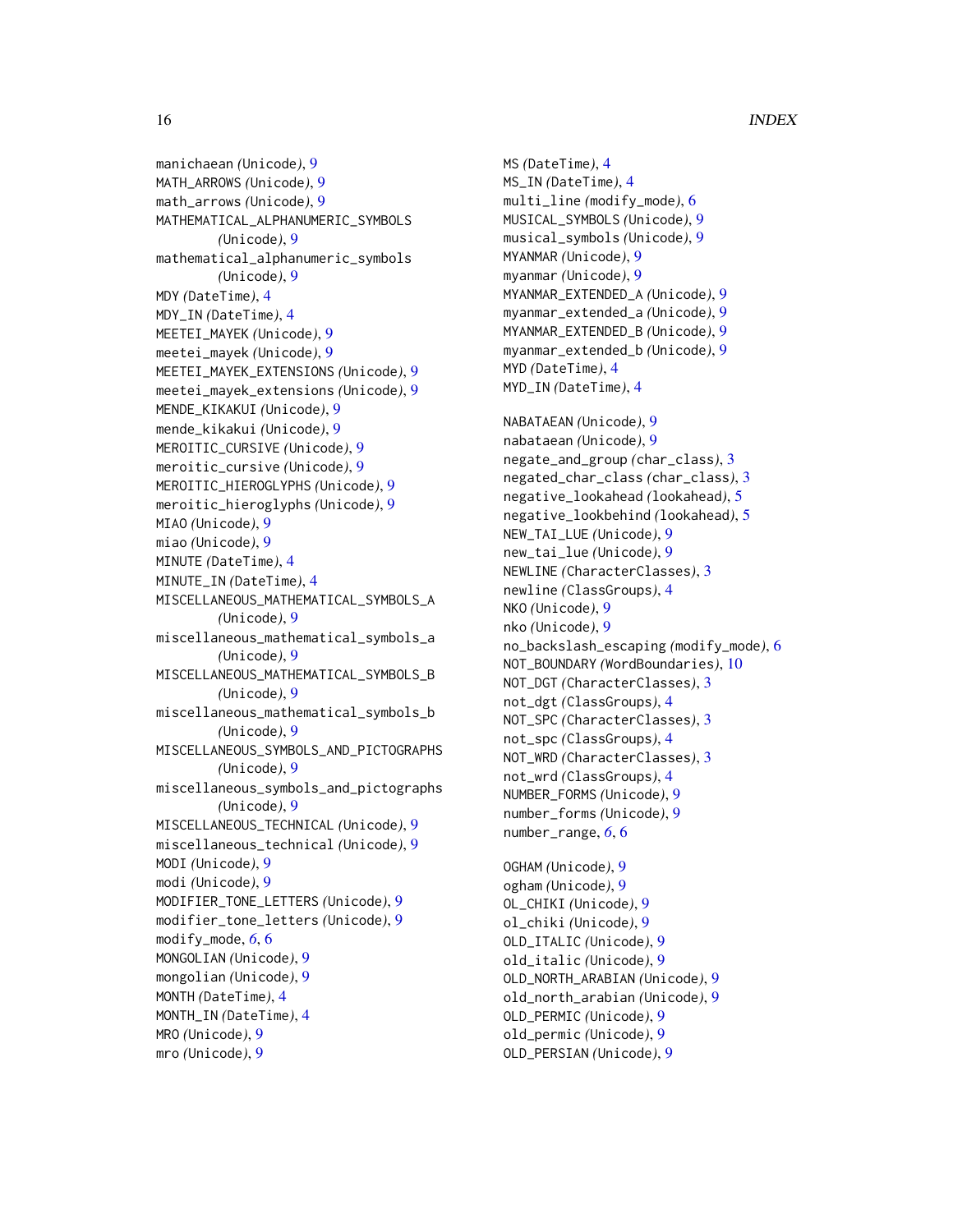#### $I$ TNDEX  $17$

old\_persian *(*Unicode*)*, [9](#page-8-0) OLD\_SOUTH\_ARABIAN *(*Unicode*)*, [9](#page-8-0) old\_south\_arabian *(*Unicode*)*, [9](#page-8-0) OLD\_TURKIC *(*Unicode*)*, [9](#page-8-0) old\_turkic *(*Unicode*)*, [9](#page-8-0) one\_or\_more *(*repeated*)*, [8](#page-7-0) OPEN\_BRACE *(*SpecialCharacters*)*, [9](#page-8-0) OPEN\_BRACKET *(*SpecialCharacters*)*, [9](#page-8-0) OPEN\_PAREN *(*SpecialCharacters*)*, [9](#page-8-0) OPT\_LEADING\_0 *(*DateTime*)*, [4](#page-3-0) OPTICAL\_CHARACTER\_RECOGNITION *(*Unicode*)*, [9](#page-8-0) optical\_character\_recognition *(*Unicode*)*, [9](#page-8-0) optional *(*repeated*)*, [8](#page-7-0) or, *[6](#page-5-0)*, [6](#page-5-0) or1 *(*or*)*, [6](#page-5-0) ORIYA *(*Unicode*)*, [9](#page-8-0) oriya *(*Unicode*)*, [9](#page-8-0) ORNAMENTAL\_DINGBATS *(*Unicode*)*, [9](#page-8-0) ornamental\_dingbats *(*Unicode*)*, [9](#page-8-0) OSMANYA *(*Unicode*)*, [9](#page-8-0) osmanya *(*Unicode*)*, [9](#page-8-0)

PAHAWH\_HMONG *(*Unicode*)*, [9](#page-8-0) pahawh\_hmong *(*Unicode*)*, [9](#page-8-0) PAHLAVI\_INSCRIPTIONAL *(*Unicode*)*, [9](#page-8-0) pahlavi\_inscriptional *(*Unicode*)*, [9](#page-8-0) PAHLAVI\_PSALTER *(*Unicode*)*, [9](#page-8-0) pahlavi\_psalter *(*Unicode*)*, [9](#page-8-0) PALMYRENE *(*Unicode*)*, [9](#page-8-0) palmyrene *(*Unicode*)*, [9](#page-8-0) PAU\_CIN\_HAU *(*Unicode*)*, [9](#page-8-0) pau\_cin\_hau *(*Unicode*)*, [9](#page-8-0) PHAGS\_PA *(*Unicode*)*, [9](#page-8-0) phags\_pa *(*Unicode*)*, [9](#page-8-0) PHAISTOS\_DISC *(*Unicode*)*, [9](#page-8-0) phaistos\_disc *(*Unicode*)*, [9](#page-8-0) PHOENICIAN *(*Unicode*)*, [9](#page-8-0) phoenician *(*Unicode*)*, [9](#page-8-0) PHONETIC\_EXTENSIONS *(*Unicode*)*, [9](#page-8-0) phonetic\_extensions *(*Unicode*)*, [9](#page-8-0) PHONETIC\_EXTENSIONS\_SUPPLEMENT *(*Unicode*)*, [9](#page-8-0) phonetic\_extensions\_supplement *(*Unicode*)*, [9](#page-8-0) PIPE *(*SpecialCharacters*)*, [9](#page-8-0) PLAYING\_CARDS *(*Unicode*)*, [9](#page-8-0) playing\_cards *(*Unicode*)*, [9](#page-8-0)

PLUS *(*SpecialCharacters*)*, [9](#page-8-0) PRINT *(*CharacterClasses*)*, [3](#page-2-0) print.regex *(*format.regex*)*, [5](#page-4-0) printable *(*ClassGroups*)*, [4](#page-3-0) PRIVATE\_USE\_AREA *(*Unicode*)*, [9](#page-8-0) private\_use\_area *(*Unicode*)*, [9](#page-8-0) PUNCT *(*CharacterClasses*)*, [3](#page-2-0) punct *(*ClassGroups*)*, [4](#page-3-0)

QUESTION *(*SpecialCharacters*)*, [9](#page-8-0)

### rebus, [6](#page-5-0) rebus-package *(*rebus*)*, [6](#page-5-0) recursive, *[8](#page-7-0)*, [8](#page-7-0) REF1 *(*Backreferences*)*, [3](#page-2-0) REF2 *(*Backreferences*)*, [3](#page-2-0) REF3 *(*Backreferences*)*, [3](#page-2-0) REF4 *(*Backreferences*)*, [3](#page-2-0) REF5 *(*Backreferences*)*, [3](#page-2-0) REF6 *(*Backreferences*)*, [3](#page-2-0) REF7 *(*Backreferences*)*, [3](#page-2-0) REF8 *(*Backreferences*)*, [3](#page-2-0) REF9 *(*Backreferences*)*, [3](#page-2-0) regex, *[7,](#page-6-0) [8](#page-7-0)*, [8](#page-7-0) regexpr, *[7](#page-6-0)* REJANG *(*Unicode*)*, [9](#page-8-0) rejang *(*Unicode*)*, [9](#page-8-0) repeated, *[8](#page-7-0)*, [8](#page-7-0) ReplacementCase, *[8](#page-7-0)*, [8](#page-7-0) ROMAN *(*roman*)*, [9](#page-8-0) roman, *[9](#page-8-0)*, [9](#page-8-0) RUMI\_NUMERAL\_SYMBOLS *(*Unicode*)*, [9](#page-8-0) rumi\_numeral\_symbols *(*Unicode*)*, [9](#page-8-0) RUNIC *(*Unicode*)*, [9](#page-8-0) runic *(*Unicode*)*, [9](#page-8-0)

SAMARITAN *(*Unicode*)*, [9](#page-8-0) samaritan *(*Unicode*)*, [9](#page-8-0) SAURASHTRA *(*Unicode*)*, [9](#page-8-0) saurashtra *(*Unicode*)*, [9](#page-8-0) SECOND *(*DateTime*)*, [4](#page-3-0) SECOND\_IN *(*DateTime*)*, [4](#page-3-0) SHARADA *(*Unicode*)*, [9](#page-8-0) sharada *(*Unicode*)*, [9](#page-8-0) SHAVIAN *(*Unicode*)*, [9](#page-8-0) shavian *(*Unicode*)*, [9](#page-8-0) SHORTHAND\_FORMAT\_CONTROLS *(*Unicode*)*, [9](#page-8-0) shorthand\_format\_controls *(*Unicode*)*, [9](#page-8-0) SIDDHAM *(*Unicode*)*, [9](#page-8-0)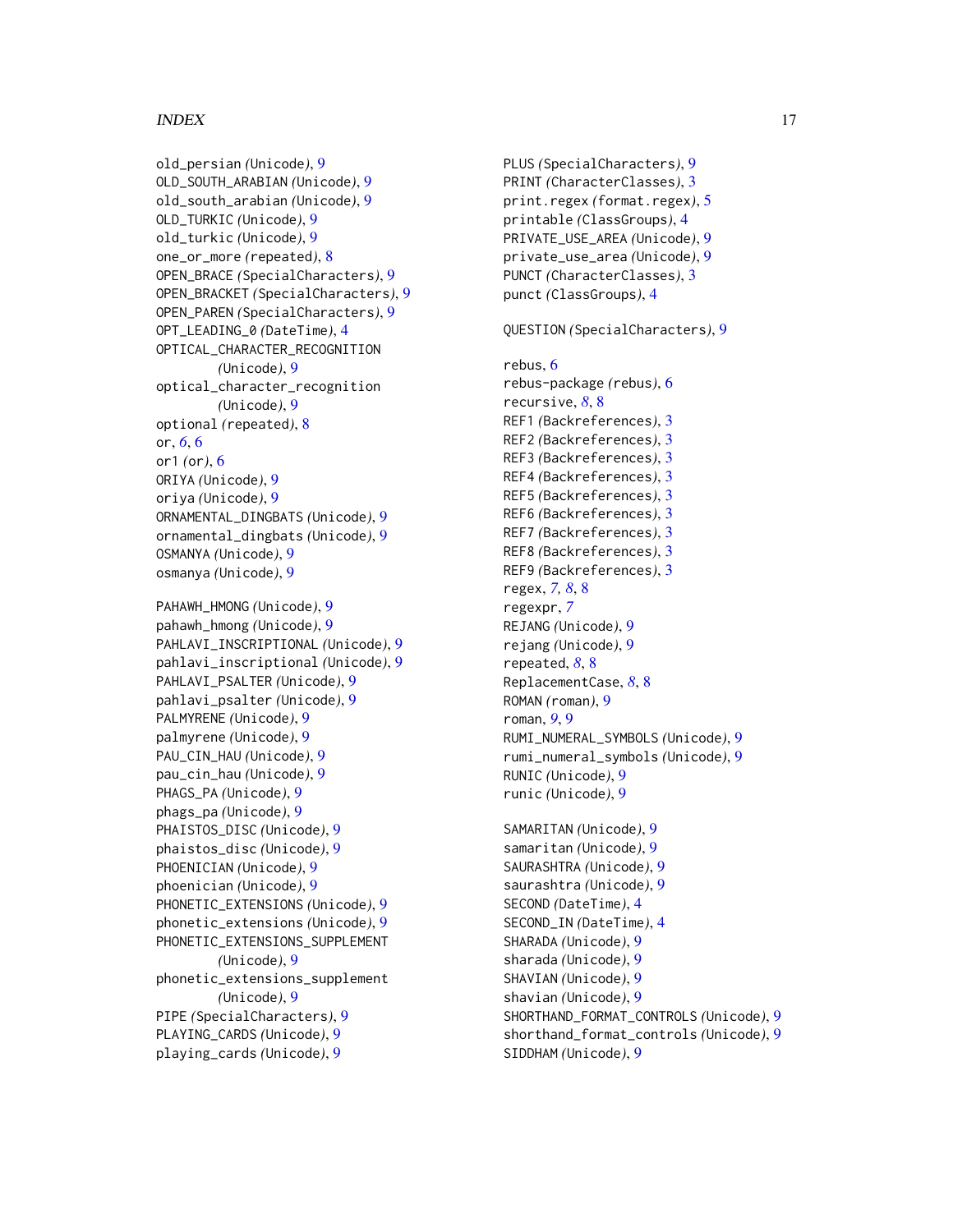siddham *(*Unicode*)*, [9](#page-8-0) single\_line *(*modify\_mode*)*, [6](#page-5-0) SINHALA *(*Unicode*)*, [9](#page-8-0) sinhala *(*Unicode*)*, [9](#page-8-0) SINHALA\_ARCHAIC\_NUMBERS *(*Unicode*)*, [9](#page-8-0) sinhala\_archaic\_numbers *(*Unicode*)*, [9](#page-8-0) SMALL\_FORM\_VARIANTS *(*Unicode*)*, [9](#page-8-0) small\_form\_variants *(*Unicode*)*, [9](#page-8-0) SORA\_SOMPENG *(*Unicode*)*, [9](#page-8-0) sora\_sompeng *(*Unicode*)*, [9](#page-8-0) SPACE *(*CharacterClasses*)*, [3](#page-2-0) space *(*ClassGroups*)*, [4](#page-3-0) SPACING\_MODIFIER\_LETTERS *(*Unicode*)*, [9](#page-8-0) spacing\_modifier\_letters *(*Unicode*)*, [9](#page-8-0) SPC *(*CharacterClasses*)*, [3](#page-2-0) spc *(*ClassGroups*)*, [4](#page-3-0) SpecialCharacters, *[9](#page-8-0)*, [9](#page-8-0) SPECIALS *(*Unicode*)*, [9](#page-8-0) specials *(*Unicode*)*, [9](#page-8-0) STAR *(*SpecialCharacters*)*, [9](#page-8-0) START *(*Anchors*)*, [2](#page-1-0) SUNDANESE *(*Unicode*)*, [9](#page-8-0) sundanese *(*Unicode*)*, [9](#page-8-0) SUNDANESE\_SUPPLEMENT *(*Unicode*)*, [9](#page-8-0) sundanese\_supplement *(*Unicode*)*, [9](#page-8-0) SUPERSCRIPTS\_AND\_SUBSCRIPTS *(*Unicode*)*, [9](#page-8-0) superscripts\_and\_subscripts *(*Unicode*)*, [9](#page-8-0) SUPPLEMENTAL\_ARROWS\_A *(*Unicode*)*, [9](#page-8-0) supplemental\_arrows\_a *(*Unicode*)*, [9](#page-8-0) SUPPLEMENTAL\_MATHEMATICAL\_OPERATORS *(*Unicode*)*, [9](#page-8-0) supplemental\_mathematical\_operators *(*Unicode*)*, [9](#page-8-0) SUPPLEMENTAL\_PUNCTUATION *(*Unicode*)*, [9](#page-8-0) supplemental\_punctuation *(*Unicode*)*, [9](#page-8-0) SUPPLEMENTARY\_PRIVATE\_USE\_AREA\_A *(*Unicode*)*, [9](#page-8-0) supplementary\_private\_use\_area\_a *(*Unicode*)*, [9](#page-8-0) SUPPLEMENTARY\_PRIVATE\_USE\_AREA\_B *(*Unicode*)*, [9](#page-8-0) supplementary\_private\_use\_area\_b *(*Unicode*)*, [9](#page-8-0) SYLOTI\_NAGRI *(*Unicode*)*, [9](#page-8-0) syloti\_nagri *(*Unicode*)*, [9](#page-8-0) SYRIAC *(*Unicode*)*, [9](#page-8-0) syriac *(*Unicode*)*, [9](#page-8-0)

TAGALOG *(*Unicode*)*, [9](#page-8-0)

tagalog *(*Unicode*)*, [9](#page-8-0) TAGBANWA *(*Unicode*)*, [9](#page-8-0) tagbanwa *(*Unicode*)*, [9](#page-8-0) TAGS *(*Unicode*)*, [9](#page-8-0) tags *(*Unicode*)*, [9](#page-8-0) TAI\_LE *(*Unicode*)*, [9](#page-8-0) tai\_le *(*Unicode*)*, [9](#page-8-0) TAI\_THAM *(*Unicode*)*, [9](#page-8-0) tai\_tham *(*Unicode*)*, [9](#page-8-0) TAI\_VIET *(*Unicode*)*, [9](#page-8-0) tai\_viet *(*Unicode*)*, [9](#page-8-0) TAI\_XUAN\_JING\_SYMBOLS *(*Unicode*)*, [9](#page-8-0) tai\_xuan\_jing\_symbols *(*Unicode*)*, [9](#page-8-0) TAKRI *(*Unicode*)*, [9](#page-8-0) takri *(*Unicode*)*, [9](#page-8-0) TAMIL *(*Unicode*)*, [9](#page-8-0) tamil *(*Unicode*)*, [9](#page-8-0) TELUGU *(*Unicode*)*, [9](#page-8-0) telugu *(*Unicode*)*, [9](#page-8-0) THAANA *(*Unicode*)*, [9](#page-8-0) thaana *(*Unicode*)*, [9](#page-8-0) THAI *(*Unicode*)*, [9](#page-8-0) thai *(*Unicode*)*, [9](#page-8-0) TIBETAN *(*Unicode*)*, [9](#page-8-0) tibetan *(*Unicode*)*, [9](#page-8-0) TIFINAGH *(*Unicode*)*, [9](#page-8-0) tifinagh *(*Unicode*)*, [9](#page-8-0) TIMEZONE *(*DateTime*)*, [4](#page-3-0) TIMEZONE\_OFFSET *(*DateTime*)*, [4](#page-3-0) TIRHUTA *(*Unicode*)*, [9](#page-8-0) tirhuta *(*Unicode*)*, [9](#page-8-0) token *(*capture*)*, [3](#page-2-0) TRANSPORT\_AND\_MAP\_SYMBOLS *(*Unicode*)*, [9](#page-8-0) transport\_and\_map\_symbols *(*Unicode*)*, [9](#page-8-0) UGARITIC *(*Unicode*)*, [9](#page-8-0) ugaritic *(*Unicode*)*, [9](#page-8-0) UGC\_CASED\_LETTER *(*UnicodeGeneralCategory*)*, [9](#page-8-0) ugc\_cased\_letter *(*UnicodeGeneralCategory*)*, [9](#page-8-0) UGC\_CLOSE\_PUNCTUATION

*(*UnicodeGeneralCategory*)*, [9](#page-8-0) ugc\_close\_punctuation *(*UnicodeGeneralCategory*)*, [9](#page-8-0) UGC\_CONNECTOR\_PUNCTUATION *(*UnicodeGeneralCategory*)*, [9](#page-8-0) ugc\_connector\_punctuation *(*UnicodeGeneralCategory*)*, [9](#page-8-0)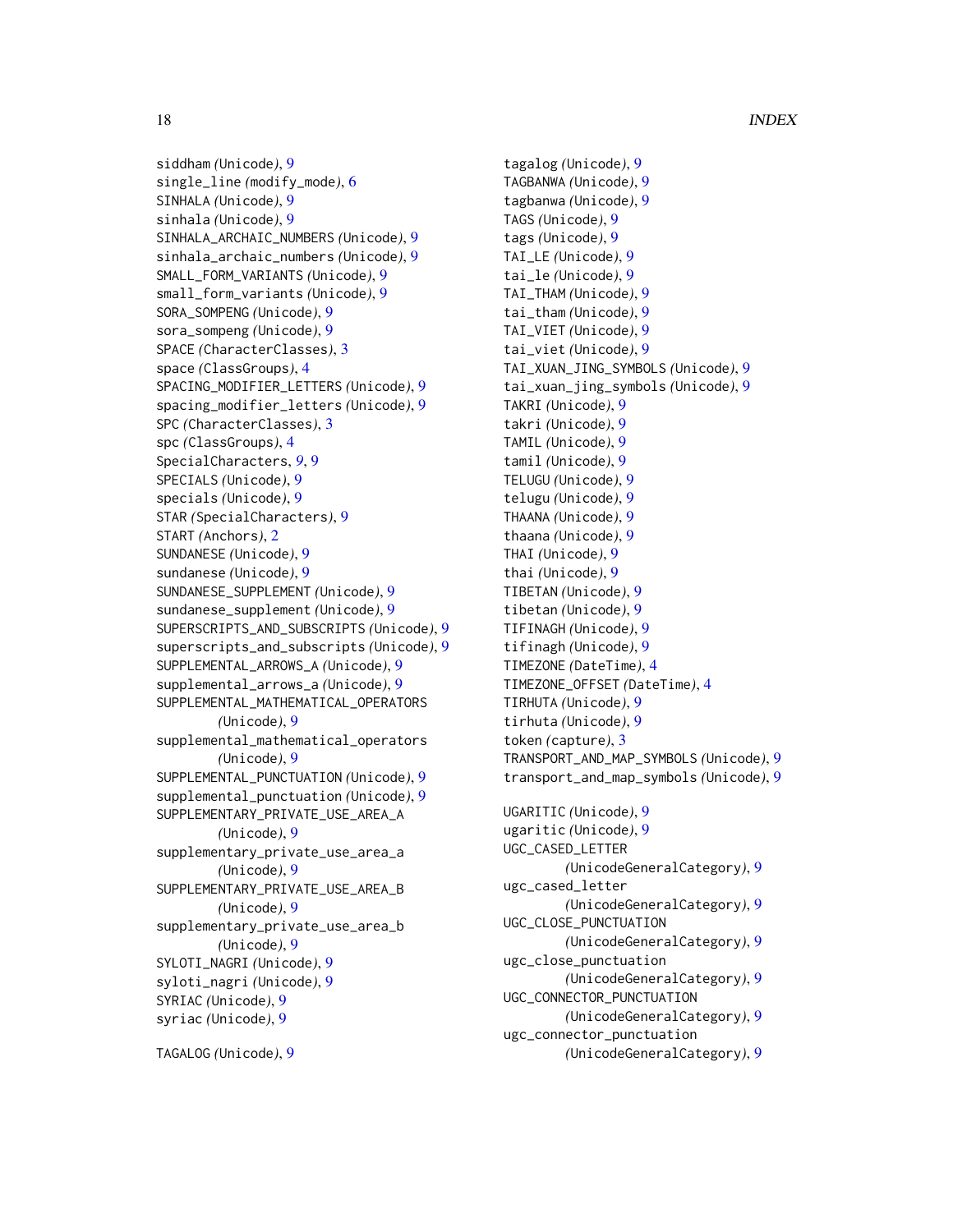#### INDEX  $19$

UGC\_CONTROL *(*UnicodeGeneralCategory*)*, [9](#page-8-0) ugc\_control *(*UnicodeGeneralCategory*)*, [9](#page-8-0) UGC\_CURRENCY\_SYMBOL *(*UnicodeGeneralCategory*)*, [9](#page-8-0) ugc\_currency\_symbol *(*UnicodeGeneralCategory*)*, [9](#page-8-0) UGC\_DASH\_PUNCTUATION *(*UnicodeGeneralCategory*)*, [9](#page-8-0) ugc\_dash\_punctuation *(*UnicodeGeneralCategory*)*, [9](#page-8-0) UGC\_DECIMAL\_NUMBER *(*UnicodeGeneralCategory*)*, [9](#page-8-0) ugc\_decimal\_number *(*UnicodeGeneralCategory*)*, [9](#page-8-0) UGC\_ENCLOSING\_MARK *(*UnicodeGeneralCategory*)*, [9](#page-8-0) ugc\_enclosing\_mark *(*UnicodeGeneralCategory*)*, [9](#page-8-0) UGC\_FINAL\_PUNCTUATION *(*UnicodeGeneralCategory*)*, [9](#page-8-0) ugc\_final\_punctuation *(*UnicodeGeneralCategory*)*, [9](#page-8-0) UGC\_FORMAT\_CONTROL *(*UnicodeGeneralCategory*)*, [9](#page-8-0) ugc\_format\_control *(*UnicodeGeneralCategory*)*, [9](#page-8-0) UGC\_INITIAL\_PUNCTUATION *(*UnicodeGeneralCategory*)*, [9](#page-8-0) ugc\_initial\_punctuation *(*UnicodeGeneralCategory*)*, [9](#page-8-0) UGC\_LETTER *(*UnicodeGeneralCategory*)*, [9](#page-8-0) ugc\_letter *(*UnicodeGeneralCategory*)*, [9](#page-8-0) UGC\_LETTER\_NUMBER *(*UnicodeGeneralCategory*)*, [9](#page-8-0) ugc\_letter\_number *(*UnicodeGeneralCategory*)*, [9](#page-8-0) UGC\_LINE\_SEPARATOR *(*UnicodeGeneralCategory*)*, [9](#page-8-0) ugc\_line\_separator *(*UnicodeGeneralCategory*)*, [9](#page-8-0) UGC\_LOWERCASE\_LETTER *(*UnicodeGeneralCategory*)*, [9](#page-8-0) ugc\_lowercase\_letter *(*UnicodeGeneralCategory*)*, [9](#page-8-0) UGC\_MARK *(*UnicodeGeneralCategory*)*, [9](#page-8-0) ugc\_mark *(*UnicodeGeneralCategory*)*, [9](#page-8-0) UGC\_MATH\_SYMBOL *(*UnicodeGeneralCategory*)*, [9](#page-8-0)

ugc\_math\_symbol *(*UnicodeGeneralCategory*)*, [9](#page-8-0) UGC\_MODIFIER\_LETTER *(*UnicodeGeneralCategory*)*, [9](#page-8-0) ugc\_modifier\_letter *(*UnicodeGeneralCategory*)*, [9](#page-8-0) UGC\_MODIFIER\_SYMBOL *(*UnicodeGeneralCategory*)*, [9](#page-8-0) ugc\_modifier\_symbol *(*UnicodeGeneralCategory*)*, [9](#page-8-0) UGC\_NONSPACING\_MARK *(*UnicodeGeneralCategory*)*, [9](#page-8-0) ugc\_nonspacing\_mark *(*UnicodeGeneralCategory*)*, [9](#page-8-0) UGC\_NUMBER *(*UnicodeGeneralCategory*)*, [9](#page-8-0) ugc\_number *(*UnicodeGeneralCategory*)*, [9](#page-8-0) UGC\_OPEN\_PUNCTUATION *(*UnicodeGeneralCategory*)*, [9](#page-8-0) ugc\_open\_punctuation *(*UnicodeGeneralCategory*)*, [9](#page-8-0) UGC\_OTHER *(*UnicodeGeneralCategory*)*, [9](#page-8-0) ugc\_other *(*UnicodeGeneralCategory*)*, [9](#page-8-0) UGC\_OTHER\_LETTER *(*UnicodeGeneralCategory*)*, [9](#page-8-0) ugc\_other\_letter *(*UnicodeGeneralCategory*)*, [9](#page-8-0) UGC\_OTHER\_NUMBER *(*UnicodeGeneralCategory*)*, [9](#page-8-0) ugc\_other\_number *(*UnicodeGeneralCategory*)*, [9](#page-8-0) UGC\_OTHER\_PUNCTUATION *(*UnicodeGeneralCategory*)*, [9](#page-8-0) ugc\_other\_punctuation *(*UnicodeGeneralCategory*)*, [9](#page-8-0) UGC\_OTHER\_SYMBOL *(*UnicodeGeneralCategory*)*, [9](#page-8-0) ugc\_other\_symbol *(*UnicodeGeneralCategory*)*, [9](#page-8-0) UGC\_PARAGRAPH\_SEPARATOR *(*UnicodeGeneralCategory*)*, [9](#page-8-0) ugc\_paragraph\_separator *(*UnicodeGeneralCategory*)*, [9](#page-8-0) UGC\_PRIVATE\_USE\_CONTROL *(*UnicodeGeneralCategory*)*, [9](#page-8-0) ugc\_private\_use\_control *(*UnicodeGeneralCategory*)*, [9](#page-8-0) UGC\_PUNCTUATION *(*UnicodeGeneralCategory*)*, [9](#page-8-0)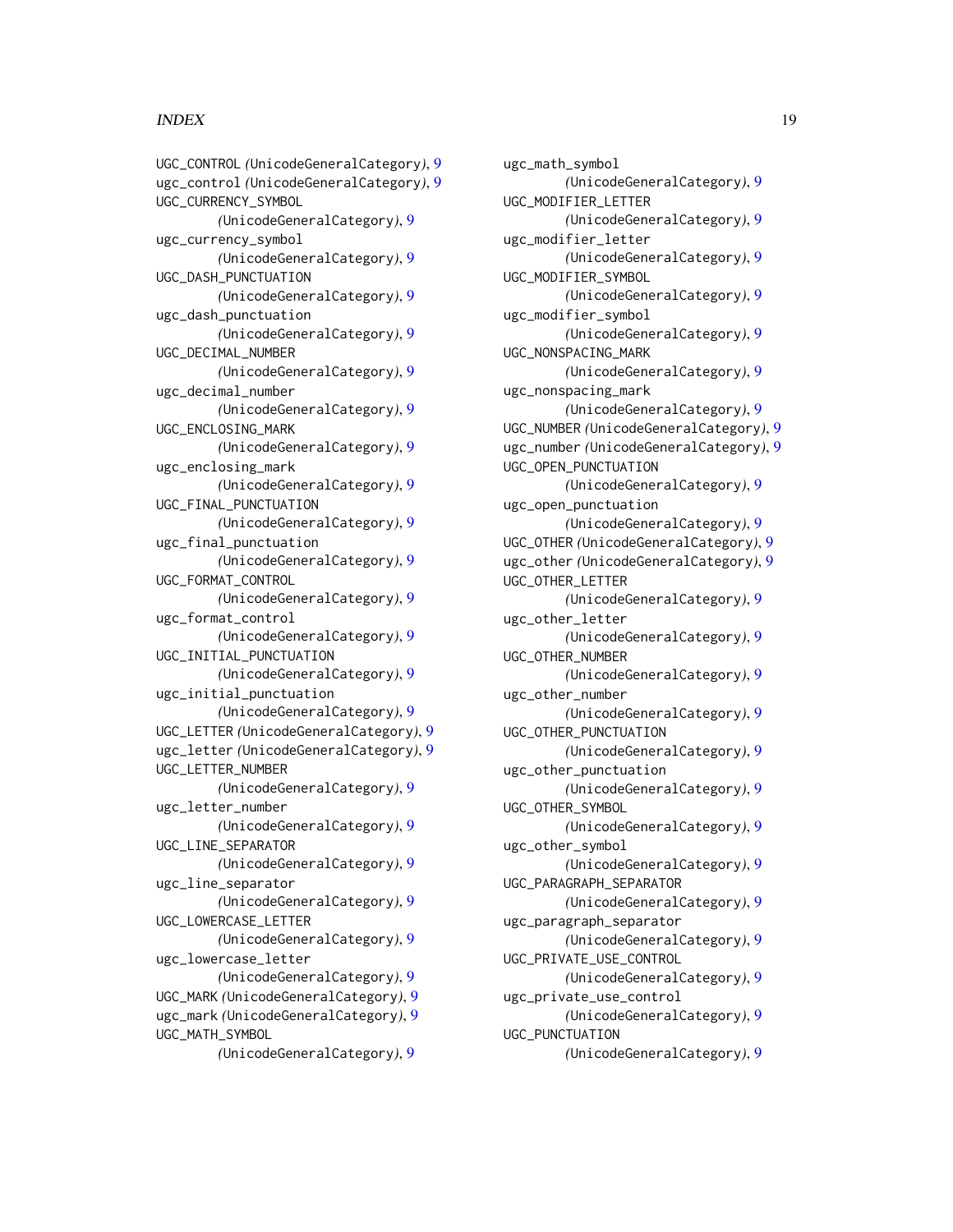ugc\_punctuation *(*UnicodeGeneralCategory*)*, [9](#page-8-0) UGC\_SEPARATOR *(*UnicodeGeneralCategory*)*, **g** ugc\_separator *(*UnicodeGeneralCategory*)*, [9](#page-8-0) UGC\_SPACE\_SEPARATOR *(*UnicodeGeneralCategory*)*, [9](#page-8-0) ugc\_space\_separator *(*UnicodeGeneralCategory*)*, [9](#page-8-0) UGC\_SPACING\_MARK *(*UnicodeGeneralCategory*)*, [9](#page-8-0) ugc\_spacing\_mark *(*UnicodeGeneralCategory*)*, [9](#page-8-0) UGC\_SURROGATE\_CONTROL *(*UnicodeGeneralCategory*)*, [9](#page-8-0) ugc\_surrogate\_control *(*UnicodeGeneralCategory*)*, [9](#page-8-0) UGC\_SYMBOL *(*UnicodeGeneralCategory*)*, [9](#page-8-0) ugc\_symbol *(*UnicodeGeneralCategory*)*, [9](#page-8-0) UGC\_TITLECASE\_LETTER *(*UnicodeGeneralCategory*)*, [9](#page-8-0) ugc\_titlecase\_letter *(*UnicodeGeneralCategory*)*, [9](#page-8-0) UGC\_UNASSIGNED\_CONTROL *(*UnicodeGeneralCategory*)*, [9](#page-8-0) ugc\_unassigned\_control *(*UnicodeGeneralCategory*)*, [9](#page-8-0) UGC\_UPPERCASE\_LETTER *(*UnicodeGeneralCategory*)*, [9](#page-8-0) ugc\_uppercase\_letter *(*UnicodeGeneralCategory*)*, [9](#page-8-0) Unicode, *[9](#page-8-0)*, [9](#page-8-0) unicode\_intersect *(*UnicodeOperators*)*, [9](#page-8-0) unicode\_inverse *(*UnicodeOperators*)*, [9](#page-8-0) unicode\_setdiff *(*UnicodeOperators*)*, [9](#page-8-0) unicode\_union *(*UnicodeOperators*)*, [9](#page-8-0) UnicodeGeneralCategory, *[9](#page-8-0)*, [9](#page-8-0) UnicodeOperators, *[9](#page-8-0)*, [9](#page-8-0) UnicodeProperty, *[10](#page-9-0)*, [10](#page-9-0) UNIFIED\_CANADIAN\_ABORIGINAL\_SYLLABICS *(*Unicode*)*, [9](#page-8-0) unified\_canadian\_aboriginal\_syllabics *(*Unicode*)*, [9](#page-8-0) UNIFIED\_CANADIAN\_ABORIGINAL\_SYLLABICS\_EXTENDED *(*Unicode*)*, [9](#page-8-0) unified\_canadian\_aboriginal\_syllabics\_extended up\_deprecated *(*UnicodeProperty*)*, [10](#page-9-0)

*(*Unicode*)*, [9](#page-8-0)

UNMATCHABLE *(*CharacterClasses*)*, [3](#page-2-0) UP\_ALPHABETIC *(*UnicodeProperty*)*, [10](#page-9-0) up\_alphabetic *(*UnicodeProperty*)*, [10](#page-9-0) UP\_ASCII\_HEX\_DIGIT *(*UnicodeProperty*)*, [10](#page-9-0) up\_ascii\_hex\_digit *(*UnicodeProperty*)*, [10](#page-9-0) UP\_BIDI\_CONTROL *(*UnicodeProperty*)*, [10](#page-9-0) up\_bidi\_control *(*UnicodeProperty*)*, [10](#page-9-0) UP\_BIDI\_MIRRORED *(*UnicodeProperty*)*, [10](#page-9-0) up\_bidi\_mirrored *(*UnicodeProperty*)*, [10](#page-9-0) UP\_CASE\_IGNORABLE *(*UnicodeProperty*)*, [10](#page-9-0) up\_case\_ignorable *(*UnicodeProperty*)*, [10](#page-9-0) UP\_CASE\_SENSITIVE *(*UnicodeProperty*)*, [10](#page-9-0) up\_case\_sensitive *(*UnicodeProperty*)*, [10](#page-9-0) UP\_CASED *(*UnicodeProperty*)*, [10](#page-9-0) up\_cased *(*UnicodeProperty*)*, [10](#page-9-0) UP\_CHANGES\_WHEN\_CASEFOLDED *(*UnicodeProperty*)*, [10](#page-9-0) up\_changes\_when\_casefolded *(*UnicodeProperty*)*, [10](#page-9-0) UP\_CHANGES\_WHEN\_CASEMAPPED *(*UnicodeProperty*)*, [10](#page-9-0) up\_changes\_when\_casemapped *(*UnicodeProperty*)*, [10](#page-9-0) UP\_CHANGES\_WHEN\_LOWERCASED *(*UnicodeProperty*)*, [10](#page-9-0) up\_changes\_when\_lowercased *(*UnicodeProperty*)*, [10](#page-9-0) UP\_CHANGES\_WHEN\_NFKC\_CASEFOLDED *(*UnicodeProperty*)*, [10](#page-9-0) up\_changes\_when\_nfkc\_casefolded *(*UnicodeProperty*)*, [10](#page-9-0) UP\_CHANGES\_WHEN\_TITLECASED *(*UnicodeProperty*)*, [10](#page-9-0) up\_changes\_when\_titlecased *(*UnicodeProperty*)*, [10](#page-9-0) UP\_CHANGES\_WHEN\_UPPERCASED *(*UnicodeProperty*)*, [10](#page-9-0) up\_changes\_when\_uppercased *(*UnicodeProperty*)*, [10](#page-9-0) UP\_DASH *(*UnicodeProperty*)*, [10](#page-9-0) up\_dash *(*UnicodeProperty*)*, [10](#page-9-0) UP\_DEFAULT\_IGNORABLE\_CODE\_POINT *(*UnicodeProperty*)*, [10](#page-9-0) up\_default\_ignorable\_code\_point *(*UnicodeProperty*)*, [10](#page-9-0) UP\_DEPRECATED *(*UnicodeProperty*)*, [10](#page-9-0) UP\_DIACRITIC *(*UnicodeProperty*)*, [10](#page-9-0)